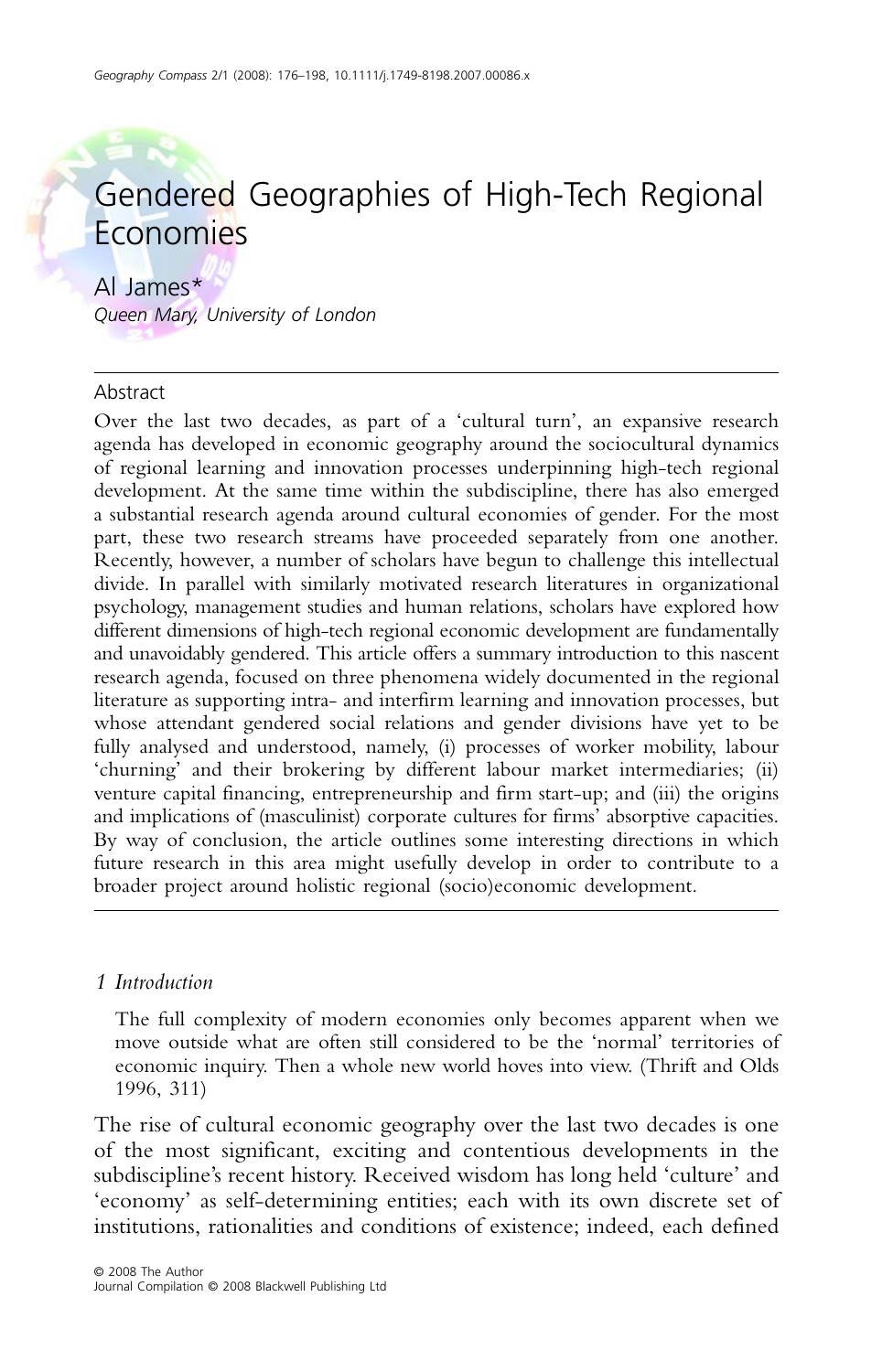by what the other is not: 'economy' as irreducibly instrumental, materialistic; 'hard', vulgar and tangible; 'culture' as non-instrumental, intrinsic; 'soft', aesthetic and intangible (see Jackson 2002). However, since the early 1990s, economic geographers increasingly have embraced a range of more fluid and hybrid conceptions of 'the economic' that emphasize its mutual constitution by, and hence fundamental inseparability from, 'the cultural', 'the social' and 'the relational' (see, for example, Barnett 1998; Crang 1997; Lee 1989; Lee and Wills 1997; Massey 1997; Peet 1997; Sayer 1997; Thrift and Olds 1996). Under the broad banner of 'cultural economy', geographers have broadened their analyses to examine how 'traditional' economic concerns of capital, production, exchange, valuation and consumption, operate within, and impact on, the spatially variable sets of sociocultural conventions, norms, attitudes, values and beliefs of the societies within which economic decisions and practices take place.<sup>1</sup> In so doing, economic geographers have drawn attention to new subject matter and scales of analysis; accorded roles to previously ignored and subordinated players; encouraged a wider diversity of analytical frameworks; and connected economic geography to significant debates in other social sciences. Fundamentally, scholars have also called into question the very nature of 'the economic' itself.

Arguably, nowhere has this 'cultural turn' been more apparent within the subdiscipline than within the regional industrial systems literature, as economic geographers have sought to identify the spatial foundations of economic success in the context of a globalized knowledge economy. Building on an earlier interest in 'hard' agglomeration economies and 'traded' input–output linkages (e.g. Scott 1986, 1988; Storper and Walker 1989), scholars have broadened their analyses to examine how 'untraded' cultural, institutional and relational characteristics of regional industrial agglomerations foster and support conditions conducive to knowledge creation, inventiveness, information dissemination, learning and, hence, sustained economic competitiveness (see, for example, Amin and Thrift 2004; Camagni 1991; Gertler 1995; James 2005, 2006a; Lazaric and Lorenz 1997; Saxenian 1994). The regional innovation and learning literature is now extensive (see MacKinnon et al. 2002 and Cumbers et al. 2003 for useful recent reviews), but at the broadest level the advantages of agglomeration are argued to emerge from intra- and extraregional information flows, technological spillovers and collective learning (see, for example, Amin and Cohendet 1999; Bathelt et al. 2004; Capello 1999; Malmberg and Maskell 1997, 2002). Key mechanisms that have been identified as underpinning the circulation of knowledge and expertise within (and between) high-tech regional economies include worker mobility (or 'churning'), collaborative networks of interaction between firms and their employees, venture capital networks, and firm start-up. Scholars have also focused on the cultural conventions and norms on which actors routinely draw to combine varied skills, competencies and ideas to create new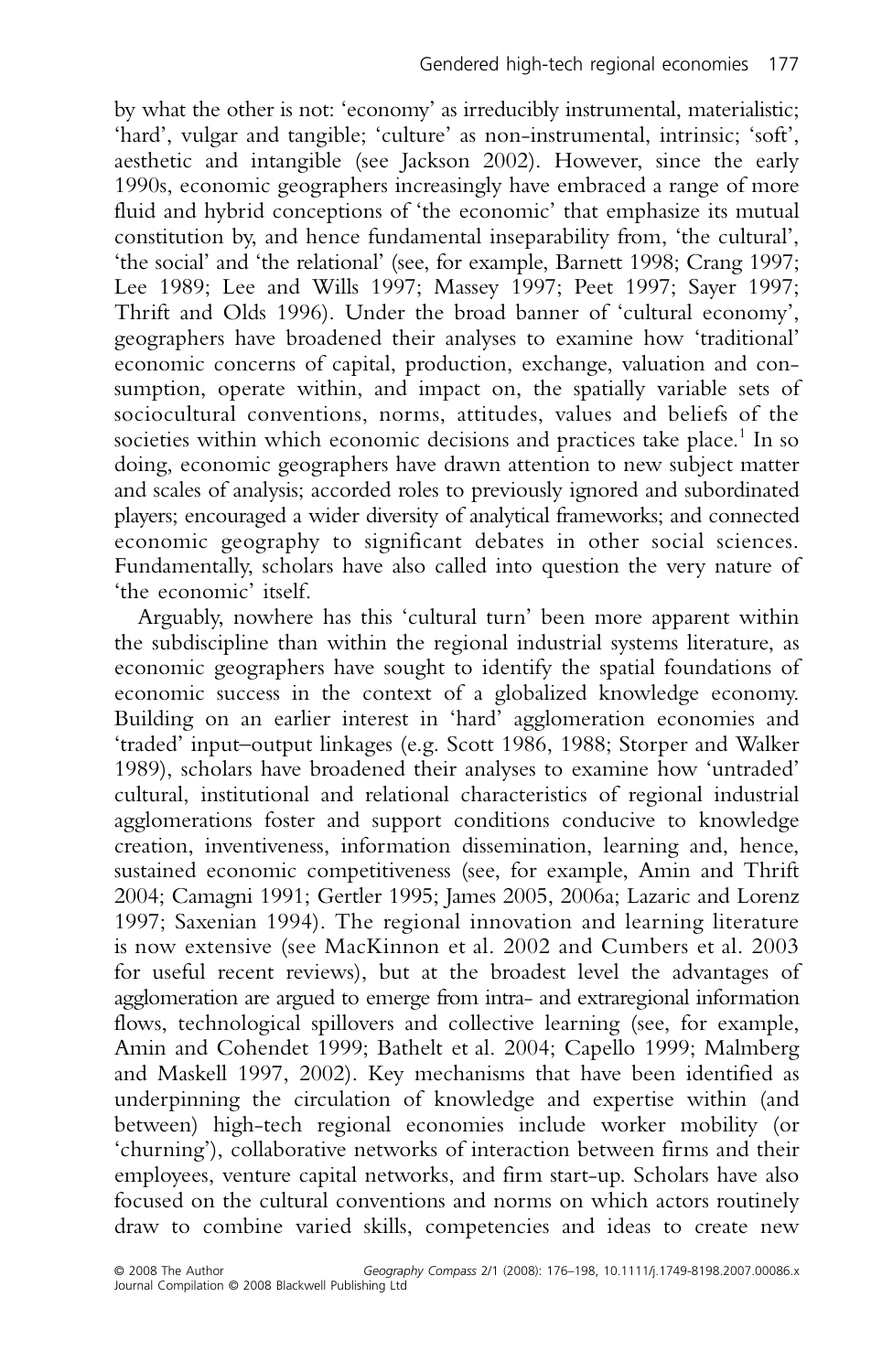knowledge and apply it in the pursuit of improved economic performance (e.g. by developing new products or services, new technological capabilities, and/or new ways or organizing production processes and service delivery; see Benner 2003). The point is that innovation and learning are fundamentally interactive, and hence unavoidably *sociocultural*, processes (Asheim 2001; Lundvall 1992; Malecki and Oinas 1999; Morgan 1997).

At the same time within the subdiscipline, there has also emerged a substantial research agenda around cultural economies of gender. As female labour participation rates have steadily increased in the context of massive industrial restructuring, so geographers have engaged with feminist scholarship to examine the role of gendered social relations in constituting and affecting newly emergent geographies of work, employment practices, local labour markets, new styles of management, corporate cultures and shifting work/home boundaries between production and social *re*production (see, for example, Bagguley et al. 1990; Hanson and Pratt 1995; McDowell 1997, 2000; Pratt 1997; Walby 1986, 1997). Additionally, the very nature of contemporary service work based on feminized 'emotional labour' and a 'commercialization of intimacy' (Hochschild 1983, 2003; see also Leidner 1993) has forced scholars to question previous 'culture'/'economy' binaries – fundamentally, because the production and consumption of the service occur simultaneously, the cultural identity, personality, appearance, embodied personality and social characteristics of the worker become part of the product consumed. Geographers have also paid particular attention to emergent social structures of constraint within the firm (glass ceilings) that militate against female employees progressing as quickly as their male colleagues (see, for example, McDowell and Court 1994; McDowell 1997; Jones 1998). In summary, gender analyses of new geographies of work and employment have broadened the boundaries of economic geography, indeed helping to force a reconceptualization of the very notion of 'the economic' itself.

It is therefore striking that these two epistemic lynchpins of cultural economic geography have, for the most part, largely proceeded independently of one another. Despite its expansive nature, the regional learning and innovation literature has for the most part failed to offer any engagement with the gendered nature of the social relations by which firms are linked together beyond mere traded input–output links. At the same time, many feminist geographers steer well clear of what they perceive to be an increasingly abstract, self-referential and somewhat myopic regional learning and innovation literature narrowly focused on the minutiae of firms' productive processes at the expense of broader societal concerns of gender inequality and female empowerment. Encouragingly, however, a number of scholars have begun recently to challenge this intellectual divide, making links between these two expansive research literatures to explore how the socioeconomic dynamics of high-tech regional development are always and everywhere unavoidably gendered.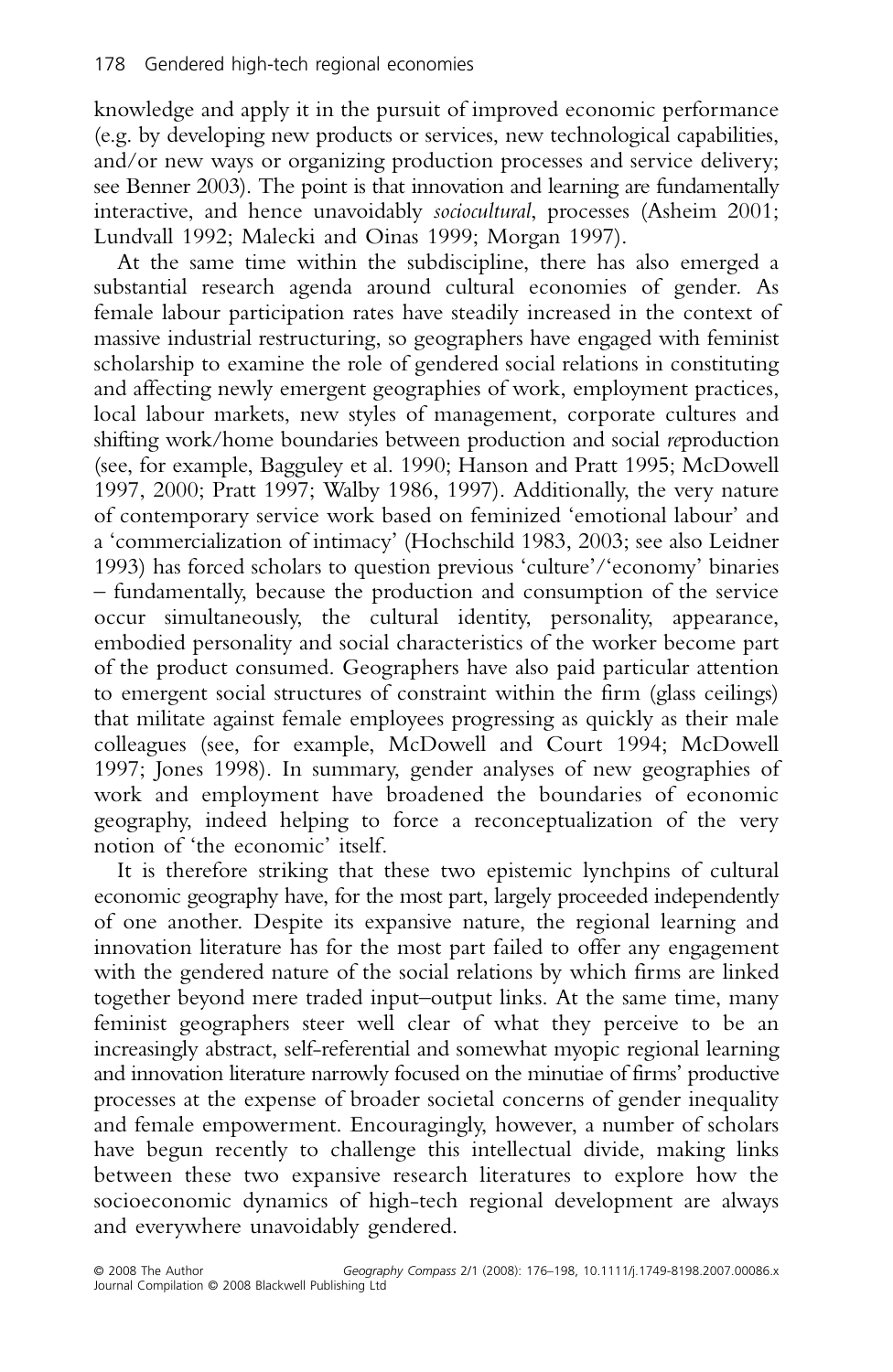At the root of their analyses, geographers are responding primarily to the ever-increasing numbers (both absolute and relative) of women within the various industrial sectors and occupations that are conventionally grouped together under the banner of 'high technology'<sup>2</sup> and their unevenness at different geographical scales (nation-state, region, industry, occupation and firm). Tables 1 and 2 illustrate the uneven gendering of high-tech industries in terms of firm ownership and occupation in the US context (the USA is widely regarded as furthest down the route to the

| High-tech subsector<br>(see US Bureau of<br><b>Labor Statistics and</b><br><b>Hecker 2005)</b> | <b>NAICS</b> code<br>(North American<br><b>Industrial</b><br><b>Classification System)</b> | <b>Women-owned companies</b><br>as percentage of US national<br>total by high-tech subsector*<br>(US Census Bureau 2006) |
|------------------------------------------------------------------------------------------------|--------------------------------------------------------------------------------------------|--------------------------------------------------------------------------------------------------------------------------|
| Chemical manufacturing                                                                         | 325                                                                                        | 20.9                                                                                                                     |
| Pharmaceutical and<br>medicine manufacturing                                                   | 3254                                                                                       |                                                                                                                          |
| Computer and electronic<br>product manufacturing                                               | 334                                                                                        | 14.1                                                                                                                     |
| Computer and peripheral<br>equipment manufacturing                                             | 3341                                                                                       |                                                                                                                          |
| Communications<br>equipment manufacturing                                                      | 3342                                                                                       |                                                                                                                          |
| Semiconductor and other<br>electronic component<br>manufacturing                               | 3344                                                                                       |                                                                                                                          |
| Navigational, measuring,<br>electromedical and<br>control instruments<br>manufacturing         | 3345                                                                                       |                                                                                                                          |
| Transportation equipment<br>manufacturing                                                      | 336                                                                                        | 11.0                                                                                                                     |
| Aerospace product and<br>parts manufacturing                                                   | 3364                                                                                       |                                                                                                                          |
| Internet publishing and<br>broadcasting                                                        | 516                                                                                        | 29.7                                                                                                                     |
| Telecommunications                                                                             | 517                                                                                        | 22.7                                                                                                                     |
| Internet service providers,<br>web search portals and<br>data processing services              | 518                                                                                        | 37.1                                                                                                                     |
| Architectural engineering<br>and related services                                              | 5413                                                                                       | 13.3                                                                                                                     |
| Computer systems design<br>and related services                                                | 5415                                                                                       | 20.4                                                                                                                     |
| Scientific research and<br>development services                                                | 5417                                                                                       | 26.5                                                                                                                     |

#### **Table 1. Selected 'high-tech' industries and their uneven gendering.**

\*Figures refer only to privately held companies in which women hold a 51% or greater share of the company.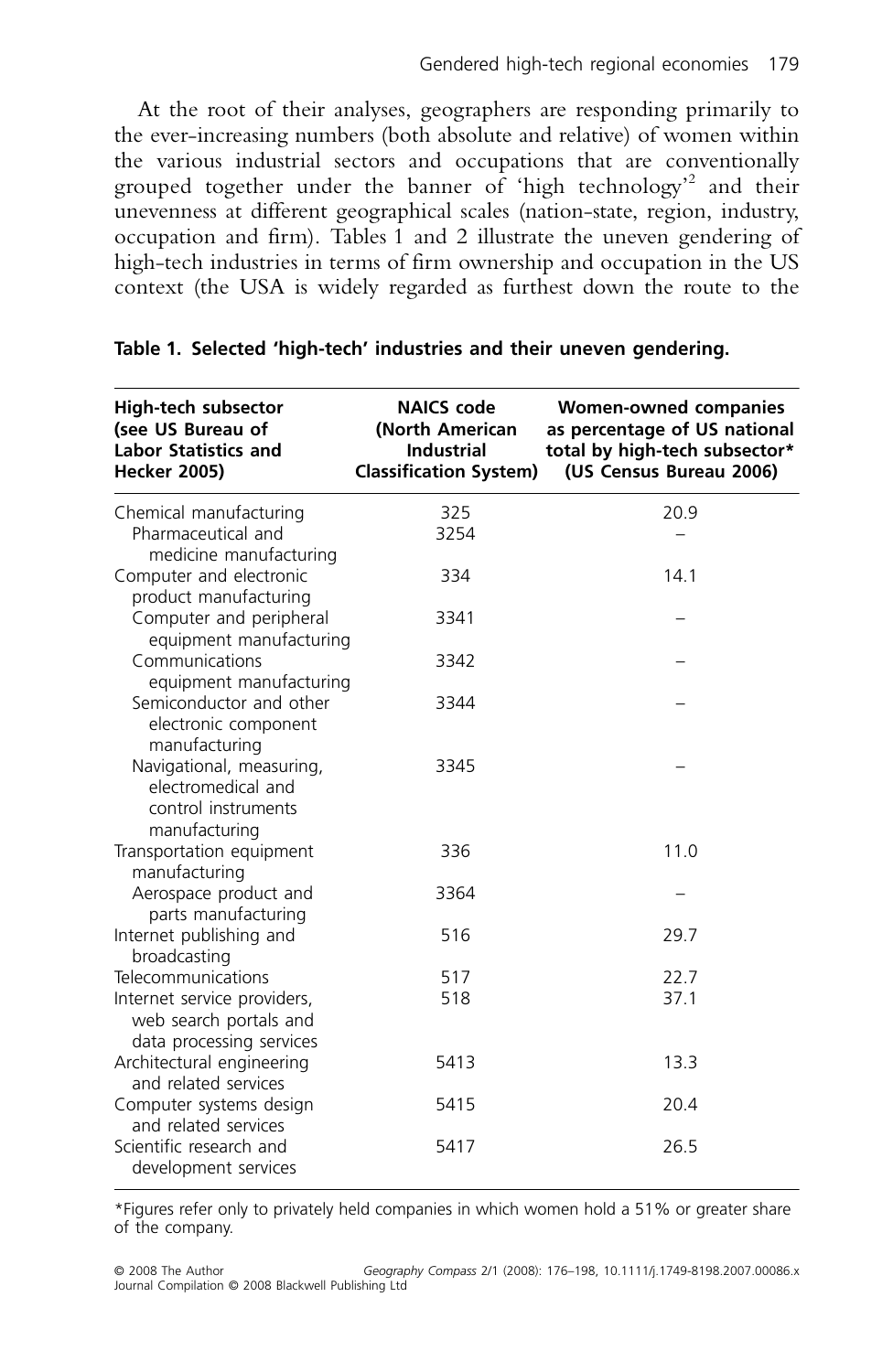| <b>High-tech-orientated</b><br>occupation (US Bureau<br>of Labor Statistics;<br>see Kilcoyne 2001) | <b>Standard</b><br>occupational code | Percentage of<br>workforce female<br>(US Bureau of Labor<br>Statistics 2005) |
|----------------------------------------------------------------------------------------------------|--------------------------------------|------------------------------------------------------------------------------|
| Medical scientists                                                                                 | 19-1042                              | 53.2                                                                         |
| Database administrators                                                                            | 15-1061                              | 33.6                                                                         |
| Chemists                                                                                           | 19-2031                              | 32.5                                                                         |
| Computer and information<br>systems managers                                                       | 11-3021                              | 31.0                                                                         |
| Computer support specialists                                                                       | 15-1041                              | 29.7                                                                         |
| Computer systems analysts                                                                          | 15-1051                              | 29.4                                                                         |
| Computer programmers                                                                               | 15-1021                              | 26.7                                                                         |
| Computer software engineers                                                                        | 15-1032                              | 25.0                                                                         |
| Network systems and data<br>communications analysts                                                | 15-1081                              | 21.9                                                                         |
| Network and computer<br>systems administrators                                                     | 15-1071                              | 20.3                                                                         |
| Chemical engineers                                                                                 | 17-2041                              | 15.8                                                                         |
| Computer hardware engineers                                                                        | 17-2061                              | 12.7                                                                         |
| Aerospace engineers                                                                                | 17-2011                              | 11.3                                                                         |
| Aerospace engineering<br>and operations technicians                                                | 17-3021                              | 11.3                                                                         |
| Electrical and electronics<br>engineers                                                            | 17-2071                              | 7.9                                                                          |
| Mechanical engineers                                                                               | 17-2141                              | 5.8                                                                          |

|  | Table 2. Selected 'high-tech occupations' and their uneven gendering. |  |  |
|--|-----------------------------------------------------------------------|--|--|
|  |                                                                       |  |  |

New Economy). Indeed, similar figures and patterns are evident in other national economies. For example, women comprise on average 28% of science, engineering and technology (SET) workers in the European Union, ranging from figures of 32.5% (Bulgaria) and 28.9% (Ireland), down to a less encouraging figure of 18.6% in the Netherlands and Italy (Eurostat/European Union 2005). And, at the scale of the firm, scholars continue to find that women are concentrated in a narrow subset of (appropriately 'feminine') occupations within high-tech firms (see Panteli et al. 1999), particularly human resources and marketing (see, for example, James 2007). More encouragingly, however, female high-tech labour force participation rates continue to increase, not least as a result of ongoing institutional efforts to promote and support female graduates in SET disciplines, and to encourage women into SET industrial sectors [interesting examples include the Athena SWAN (Scientific Women's Academic Network) initiative in the UK; and in the USA, the Women in Technology Project funded through the US Department of Labor, Agriculture and Education].

Overall, therefore, against this varied industrial, occupational and institutional backdrop, the limited amount of work to date that explores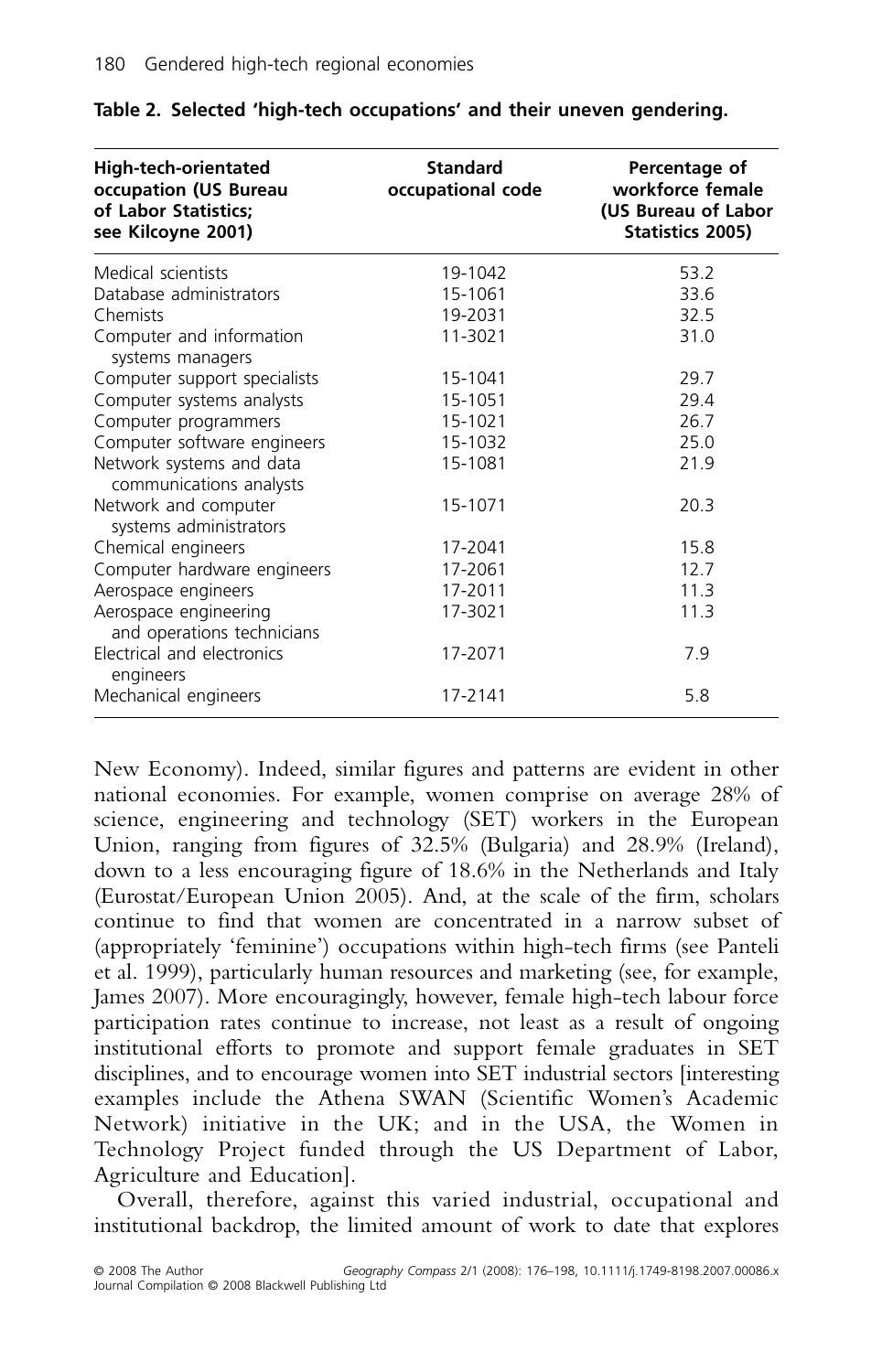the gendering of high-tech regional economies suggests a very fruitful – yet highly underdeveloped – economic geographical research agenda in this vein. So motivated, this article offers a summary introduction to this nascent economic geographical literature and its parallels with other research streams being developed in management studies, feminist economics and human relations. The article focuses on three phenomena widely documented in the high-tech regional literature as supporting intra- and interfirm learning and innovation processes (see, for example, Keeble et al. 1999; Lawson et al. 1998), but whose attendant gendered social relations and divisions have yet to be fully analysed by geographers. Section 2 explores processes of female versus male worker mobility and churning and the brokering of the former by various female-dedicated 'labour market intermediaries' (LMIs). Section 3 explores processes of female high-tech entrepreneurship, venture capital (equity) financing and firm start-up, arguing that the vast majority of insights around entrepreneurship in the regional learning literature to date have come from an almost exclusive focus on male entrepreneurs. Section 4 explores some of the origins and implications of masculinist corporate cultures for firms' abilities to absorb and apply new information and insights once they enter the firm (firms' 'absorptive capacities'). Finally, in recognition of some of the shortcomings of recent studies, the article outlines some significant directions in which future work in this area might usefully develop, as part of a broader holistic regional economic competitiveness agenda that moves beyond the standard 'dessicated' indicators of development also to include issues of social justice, gender equality and well-being.

## *2 Female Worker Mobility, Knowledge Spillovers and Labour Market Intermediaries*

In the context of the shift to a knowledge-driven economy, the capacities of regions to foster and support interactive processes of learning, innovation and knowledge spillovers have been identified as key sources of sustainable competitive advantage (e.g. Cooke and Morgan 1998; MacKinnon et al. 2002; Storper 1997). The point is that as cheaper and more extensive communications technologies have made some forms of codifiable or formalized knowledge readily accessible to all, the economic competitiveness of firms is increasingly dependent on their ability to access less ubiquitous embodied forms of tacit knowledge (Polanyi 1967, 4),<sup>3</sup> which are difficult to formalize, highly personal and context-specific (Maskell and Malmberg 1999). One major mechanism for the interfirm transfer of tacit knowledge in regional industrial systems is through worker mobility, or labour churning. When employees move to a different firm and work with new colleagues with partially overlapping knowledges (e.g. technical, organizational, commercial or intellectual), comparisons of evolving ideas are made with other practices in the firm that are not internally generated. Thus, there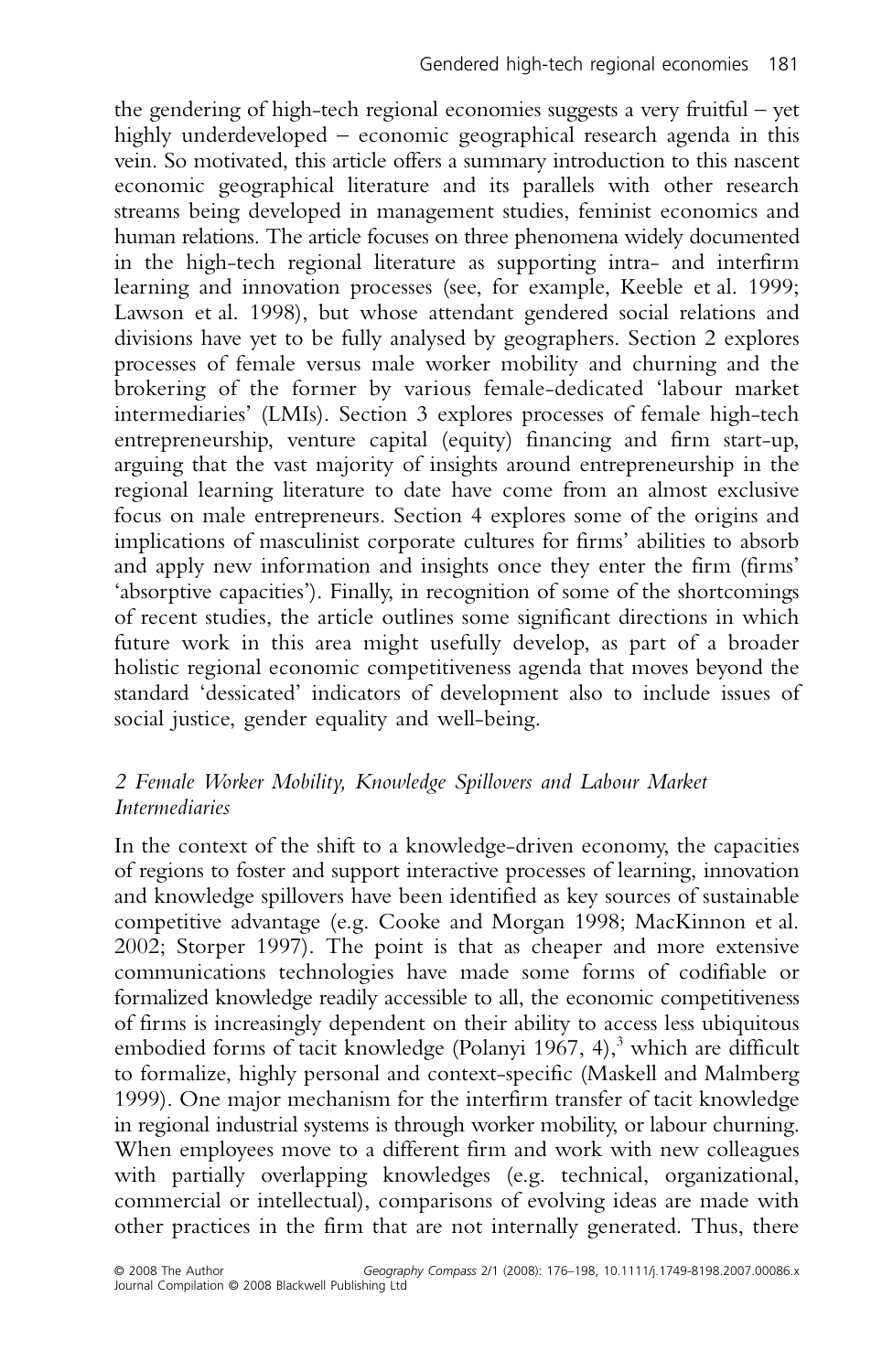is an increased potential for new unexpected ideas, interpretations and synergies to develop, that is, for increased learning and innovation (Grabher 1993; Malecki and Oinas 1999). Employees may also maintain advantageous ongoing links between their new firm and their previous firm via personal relationships. Thus, in contrast to rather esoteric notions of knowledge and innovation residing 'in the air' (Marshall 1890) or in the 'buzz of urban life' (Storper and Venables 2002), interfirm tacit knowledge transfer is not some disembodied process. Rather, it is always and everywhere peopled.

Problematically, however, major insights in the regional learning and innovation literature to date have come predominantly from explorations of male worker mobility (albeit in an international range of locations!). This is illustrated by a number of well-known and oft-cited studies. For instance, in the UK, Henry and Pinch (2000) provide a convincing empirical demonstration of the concrete mechanisms through which knowledge dissemination occurs in Oxford's Motorsport Valley, ${}^{\bar{4}}$  based on the 'churning' of key personnel between firms (principally designers, managers and engineers), tracked through 100 leading employees' career biographies. This mapping revealed a move on average of once every 3.7 years, and a total eight moves in an average career in the industry. Strikingly, however, all of the career history case studies showcased in this study are male. In the USA, Almeida and Kogut (1999) have also tracked regional variations in knowledge spillovers in the semiconductor industry through the interfirm mobility paths of patent holder engineers in 12 US regions. Only 10 of the star engineers in their database of 483 patent holders are female! And, in Scandinavia, based on an impressive time-series dataset of 1.1 million workers, Power and Lundmark (2004) explore intensities of intra- and interfirm mobility of professional workers in a prominent Information and Communications Technology (ICT) cluster in Stockholm, Sweden (centred on Kista Science Park), and find them to be higher in this cluster than in the rest of Stockholm's urban economy. However, while acknowledging that women comprise 29.3% of ICT workers in Stockholm's ICT cluster, Power and Lundmark fall short of comparing male and female labour mobility patterns, instead lumping both groups of workers together in an apparently genderless mass.<sup>5</sup>

As such, there exists a relative dearth of explicit analyses of female labour mobility and churning in high-tech *regional* industrial systems, let alone how patterns of female labour churning vary between different high-tech *sectors* (e.g. computer software compared with biotech or semiconductors), and within that between different high-tech *occupations* (e.g. test engineers compared to project managers). However, a number of recent studies have begun to take issue with this strange state of affairs. Focusing specifically on female and male professionals in the ICT sector in Cambridge's high-tech regional economy,<sup>6</sup> Gray and James (2007) found significant gender differences in the qualitative nature of job churning,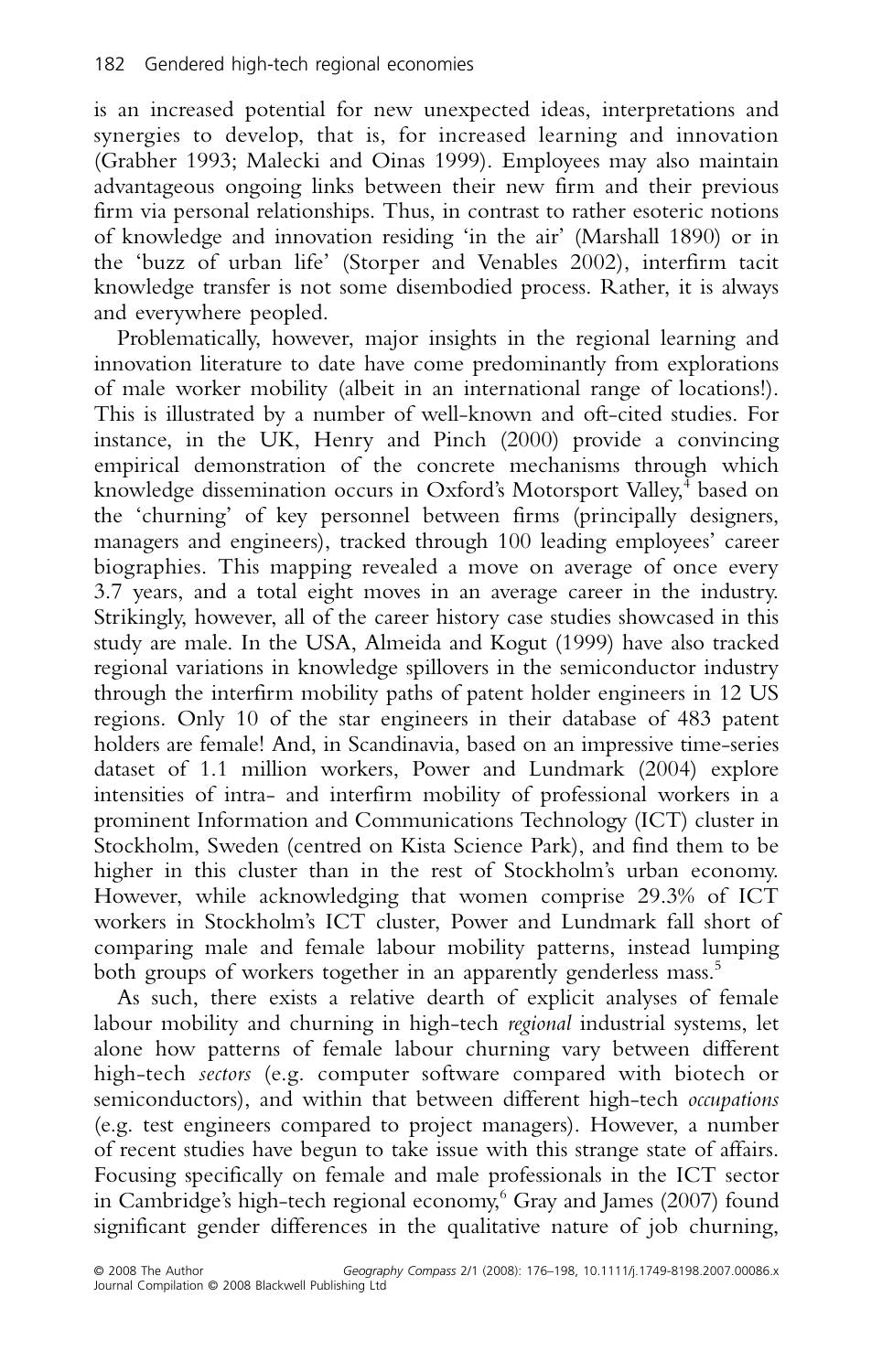underpinned by processes of 'trailing spouse syndrome' (see Hardhill 2002). Specifically, while female ICT workers change jobs almost as often as their male counterparts, this is often not for their own personal career advancement, but to accommodate their partner's career moves (also see Dex 1987). One outcome of this is that these professional women often make suboptimal career choices in order to increase their male partner's career mobility, meaning that their own career trajectories tend to be more erratic, unplanned, with more time spent underemployed. In terms of the impact of trailing spouse syndrome on firms' absorptive capacities, these kinds of female worker mobility trajectories are a double-edged sword. On the one hand, it potentially undermines female workers' abilities to act as conduits through which firms can access external sources of information and tacit knowledge outside of their existing competencies. Specifically, because 'new product development in high-tech sectors is favoured by cooperation between individuals with partially overlapping tacit knowledge of a technical sort' (Lawson and Lorenz 1999, 310), beneficial information transfer between firms through labour mobility (self-motivated or not) only functions when employees remain in the *same* sector or move into similar sectors where those same types of information, skill and competencies are equally valued. In contrast,

Frequent transfers *between* occupations and sectors not only serves to devalue these embodied skills at the level of the individual female worker, but also the social networks of relationships between employees in different firms which take time to develop; a key form of corporate social capital which nonself-motivated labour mobility devalues and undermines. (Gray and James 2007, 426)

On the other hand, however, when individuals take insights learned in one sector (concerning, for example, materials, processes or products) and apply them in a different industrial or corporate context, it can also be argued that women with a greater likelihood of moving between sectors are in fact better placed to stimulate cross-firm and cross-industry spillover effects and more radical innovations.<sup>7</sup> Clearly, therefore, more work is needed on how the balance between these two effects falls in different high-tech subsectors and occupations.

Extending this theme, scholars have also found significant differences in the levels of job hopping between the majority of female workers with minor or no home and childcare responsibilities, compared to the majority of their female colleagues who have children (see also Dumelow et al. 2000). Females with children invariably demonstrate lower levels of occupational mobility in attempts to minimize the disruptive effect that changing jobs can have on the entire family unit (see Folbre 1994).<sup>8</sup> Again, while limiting individual female employees' abilities to further their own careers relative to their male colleagues, constrained levels of job hopping identified among female ICT workers also constrain those workers' abilities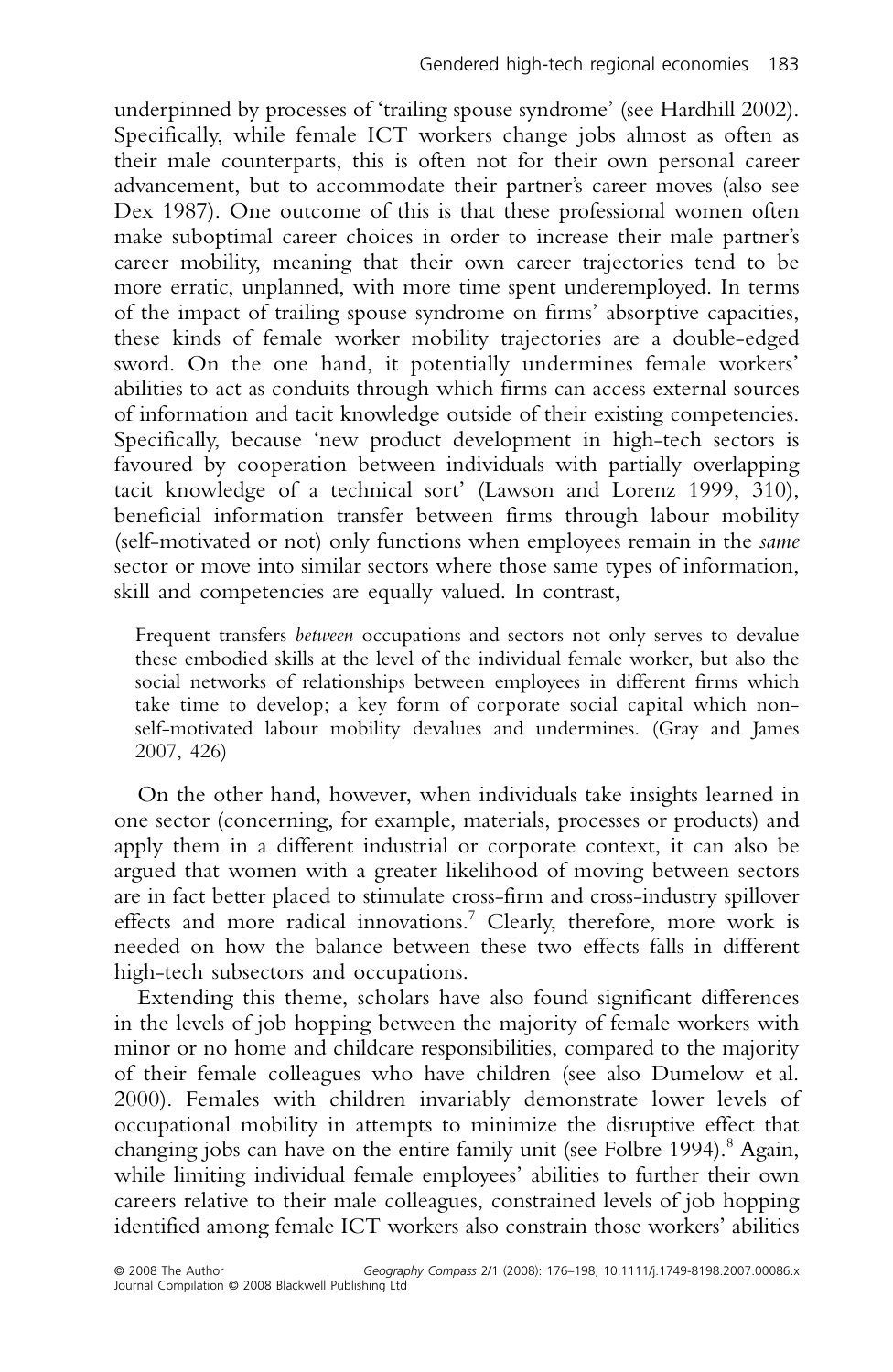to acts as conduits through which tacit embodied knowledge is transferred between firms in the region. Indeed, Gray and James (2007) suggest that these problems are reinforced by many female ICT workers foregoing attendance at masculinized afterwork social events where they might otherwise become aware of suitable job openings at other firms, and share in informal information exchange (cf. Saxenian 1994).

It is therefore encouraging that within this context, other scholars have documented the activities of a range of LMIs (Abraham 1990; Benner 2002; Capelli 1999; Osterman 1999) external to the firm that seek to remove barriers to the occupational mobility of female high-tech workers. Traditionally, the role of LMIs refers to job brokering or matching activities in which employers and workers are brought together in the labour market. Traditional LMIs, therefore, include temporary staffing agencies, employment agencies, recruiters and labour unions. However, in the context of the new economy, new forms of LMIs have emerged including professional associations, high-tech craft guilds and online organizations (see, for example, Benner 1998, 2004; Benner and Dean 2000) whose expanded activities include skills training, workforce development, restructuring hiring practices, social network building and sharing of expertise, skills and knowledge in support of regional, occupationally based, cross-firm learning communities. Examples of female-focused LMIs in this genre are given in Table 3, some of the more well-known of these organizations including the online and face-to-face activities of the Association for Women in Computing [\(www.awc-hq.org\)](www.awc-hq.org), Women in Technology [\(www.womenintechnology.co.uk](www.womenintechnology.co.uk)) and Webgrrls [\(www.webgrrls.com\)](www.webgrrls.com). Particularly successful, Webgrrls has a membership of 30,000 women spread across over 100 chapters worldwide and is comprised of female IT workers in a range of professions and semiprofessions at different levels of the employment hierarchy (Webgrrls User Survey 2007; see also Benner 2003). While not explicitly excluding men from their membership and activities, the common raison d'être of these female-orientated LMIs stems from concerns that women in high-tech occupations continue to face greater barriers to personal networking than do their male colleagues when:

Ultimately the ability of workers in information technology industries to attain and retain their high status in the labour market requires . . . the ability to stay on top of industry trends and changing skills demands, to find access to multiple employment opportunities when needed, and to build career mobility over time across multiple organizational contexts. (Benner 2003, 1819)

In short, therefore, female-orientated LMIs provide their members with a soft infrastructure to learn and maintain the skills and expertise needed to compete in volatile high-tech regional labour markets, also providing female IT workers with mentoring programmes, peer support, online job listings, technical discussion boards and advice around issues of combining childcare and paid work (persistent gender inequalities in the burden of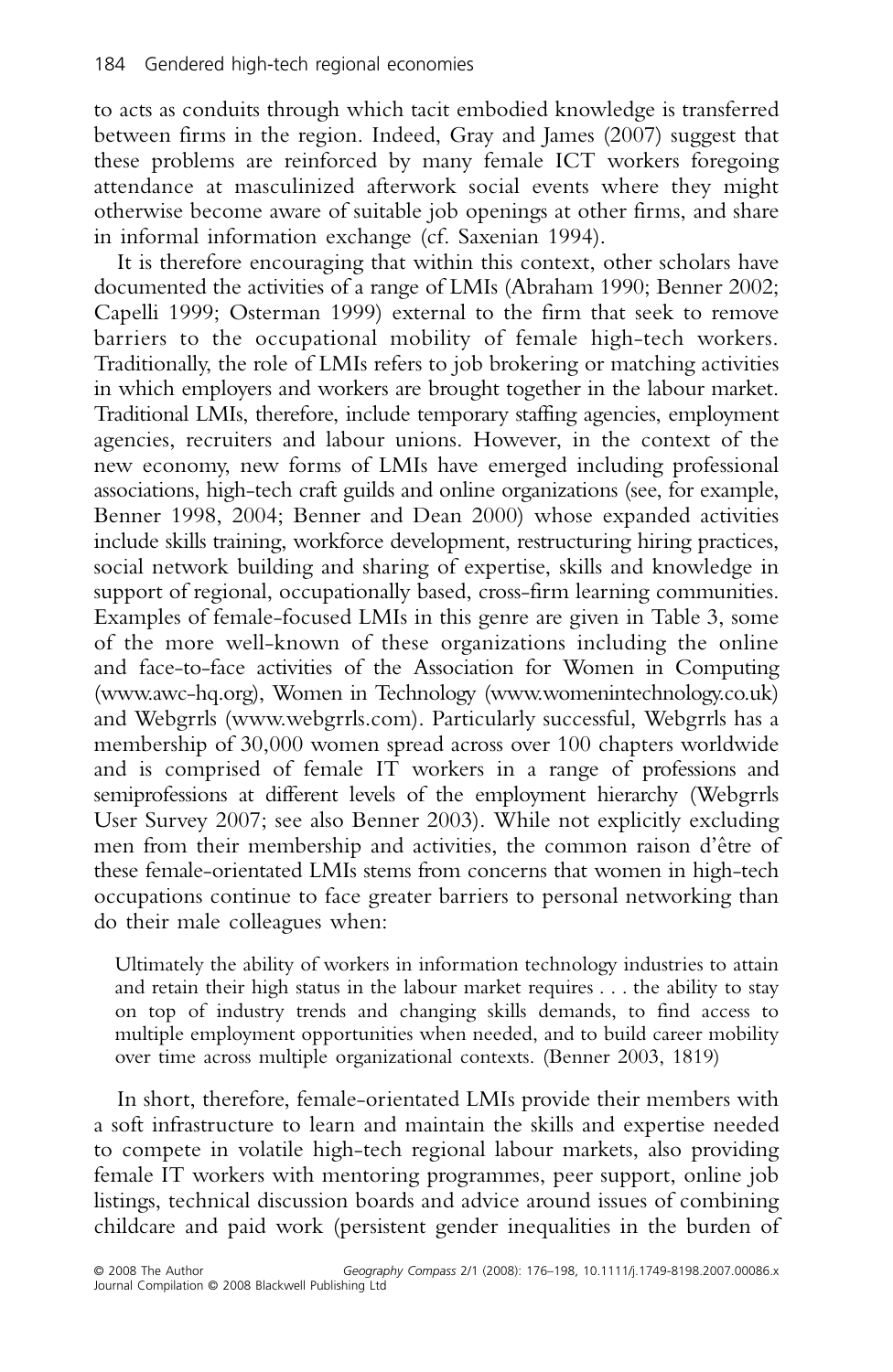# **Table 3. Female-orientated high-tech labour market intermediaries.**

| Organization                               | <b>URL</b>                               | Description/aim                                                                                                                                                                                                          |
|--------------------------------------------|------------------------------------------|--------------------------------------------------------------------------------------------------------------------------------------------------------------------------------------------------------------------------|
| Association for<br>Women in Computing      | www.awc-hq.org                           | Provides opportunities for professional development of women in<br>computing through networking and programs on technical and<br>career-oriented topics                                                                  |
| <b>BlackGeeks</b>                          | www.blackgeeks.com                       | 'Online community and gathering place for African American<br>Techno Savvy women'                                                                                                                                        |
| GirlGeeks                                  | www.girlgeeks.org                        | Online community: seeks to ensure that women and other often-overlooked<br>groups have the freedom, motivation and resources to participate<br>in the new world of technology (founded out of the Bay Area)              |
| MentorNet                                  | www.mentornet.net                        | US online mentoring network for women in engineering and science:<br>connects senior women in technology to female university students<br>pursuing technology careers                                                    |
| SF WOW - San Francisco<br>Women on the Web | www.sfwow.org/                           | San Francisco/Silicon Valley based group committed to serve, educate<br>and empower women in technology through professional<br>development, support and diverse networking opportunities.                               |
| Systers                                    | http://anitaborg.org/initiatives/systers | Global online community of technical women in computing and<br>technology fields: provides a private space for women to seek<br>advice from their peers, and discuss the challenges they share<br>as women technologists |
| <b>TECHDIVAS</b>                           | www.techdivas.com                        | Virtual community for technical women in computing                                                                                                                                                                       |
| Webgrrls International                     | www.webgrrls.com                         | International online news network and resource for<br>information on women and technology                                                                                                                                |
| Women In Technology                        | www.womenintechnology.co.uk              | Seeks to help women succeed in an increasingly technical workplace<br>and world through networking, exchanging job and business leads,<br>and teaching new skills (UK based)                                             |
| WorldWIT                                   | www.worldwit.org                         | Global online discussion community for women in business and technology                                                                                                                                                  |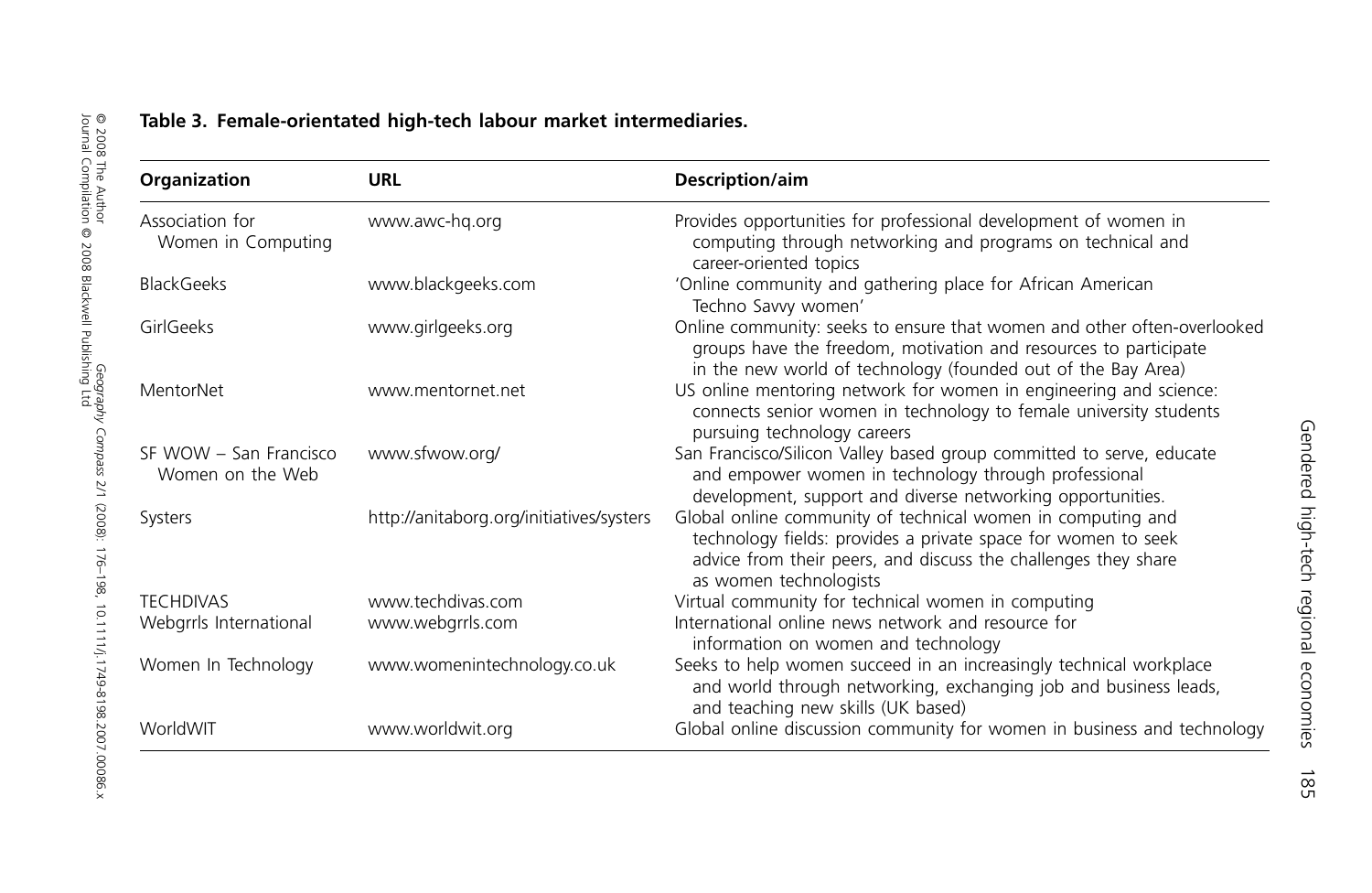childcare continue to be reinforced by powerful policy and workplace discourses that position work-life 'balance' as a 'women only issue'). In empowering female workers in pursuit of increased labour mobility, these LMIs also shape regional cross-firm dynamics of learning and information exchange in ways yet to be comprehensively analysed by geographers.

# *3 Female Entrepreneurship, Equity Financing and Firm Start-up*

Over the last two decades, scholars have also shown that the existence of well-developed venture capital networks significantly accelerates the pace of technological innovation and regional economic development (see, for example, Florida and Kenney 1988; Florida and Smith 1990; Rausch 1998; Zook 2002). Venture capital refers to the provision by specialized financial companies or by individuals (business angels) of, usually, equity capital for new and existing enterprises, which are unable to finance growth from internally generated sources of finance and debt finance, and are too small or unwilling to access public equity markets (Martin 1999; Mason and Harrison 1999). For companies seeking to exploit significant growth opportunities, the financial requirements of the business may rapidly exceed its capability of generating funds internally and of attracting additional debt finance on account of the limited availability of business collateral (Binks and Ennew 1996). However, at the start-up stage, firms have neither the track record nor the collateral to support bank-lending on the scale required. In these circumstances, firms' abilities to obtain equity finance<sup>9</sup> will determine their ability to grow and survive. In addition, venture capitalists bring technical skill, operating experience, accumulated learning and networks of industry contacts as well as cash to the ventures they fund, helping to further the long-term viability of newly created firms (Castilla et al. 2000). As such, venture capital networks are an integral component of the learning and innovation infrastructure within high-tech regional industrial systems (Florida and Samber 1999), empowering entrepreneurs to form new companies by providing finance, contacts and expertise to facilitate the commercialization of new ideas and innovations.

However, while venture capital networks are recognized as a fundamental elements of the 'soft' infrastructure supporting innovation and learning in high-tech regional economies, data suggest that less than 5% of all equity investments made in the USA are made to women-led firms (Greene et al. 2001), likewise in Canada (Jennings and Cash 2006), compared to only 3.4% in Europe (VentureOne 2005). In other words, the vast majority of our current understanding of venture capital dynamics in high-tech regional economies has come from analyses of the successful activities of male entrepreneurs. Economic geographers have, in the main, yet to engage fully with processes of female entrepreneurship, and the sources and consequences of gendered constraints to female access to venture capital.10 In contrast, there exists a sizeable literature on female entrepreneurship by industrial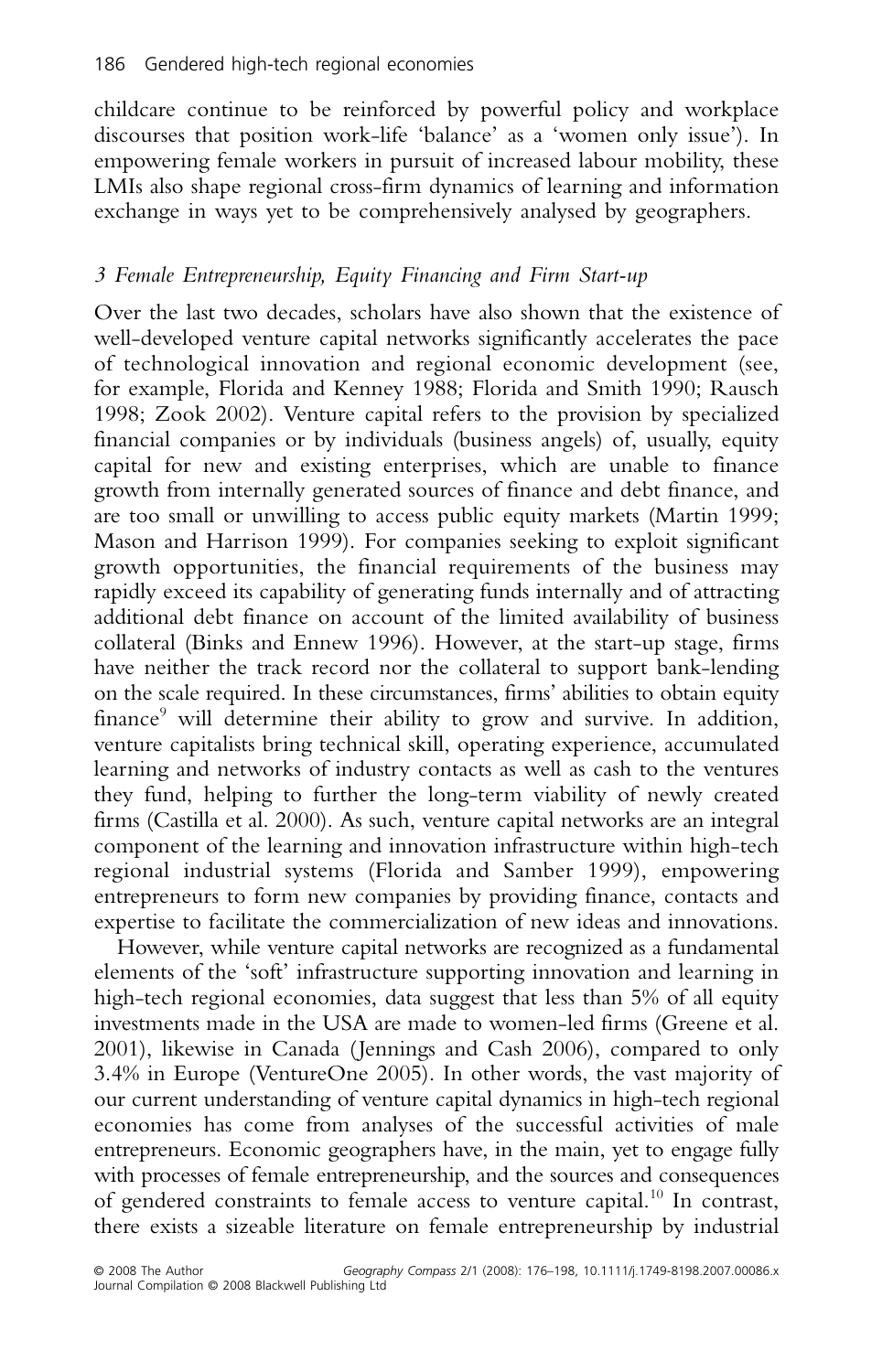relations scholars and economists. Emerging research shows that female entrepreneurs continue to face significant cultural-economic obstacles relative to male entrepreneurs in accessing venture capital networks. These obstacles include: a lesser confidence in their own entrepreneurial capabilities relative to males on the basis of internalized gender-specific images and discourses that position women in a subordinate role (Hofstede 1991); less time spent developing and maintaining professional networks of contacts than male entrepreneurs as a function of the double burden of combining paid work with a disproportionate share of household and caring responsibilities (Verheul and Thurik 2001); and stereotypical assumptions invoked by investors regarding the relative abilities of female and male entrepreneurs that construct female-led ventures as 'riskier investments' (see Bygrave and Timmons 1992; Greene et al. 2001).

Other studies have examined the specific creative practices that women entrepreneurs use to overcome these obstacles. On the one hand, female entrepreneurs leverage alternative sources of finance to increase their legitimacy in the eyes of potential investors by demonstrating product feasibility, cash management capability and customer acceptance, and therefore increase the chances of obtaining equity capital for later stages of growth. These so-called 'bootstrapping' activities involve creatively acquiring resources without raising equity or borrowing money, or else minimizing the need for financing in the first place by securing resources at little or no cost (Bhidé 2000; Freear et al. 1995). Thus, for example, based on an analysis of 88 female-led high-tech firm start-ups seeking equity financing in the high-tech regional economies of Silicon Valley, Boston, Chicago, Washington, DC and New York, Brush et al. (2006) showed that women practise a variety of inventive bootstrapping activities including: using pre-paid expenses, royalties and special deals from customers and suppliers to finance R&D; using personal savings, personal credit cards, and working from home to sustain business development; limiting cash flow and expenses by borrowing equipment, buying second-hand equipment and through trade credit; by meeting short-term cash needs through the withholding of founders' salaries, delaying payments to suppliers, or through loans from friends and families; or else trading services with other women in exchange for help or participation in Local Exchange Trading Systems (see Harrison et al. 2004; Williams et al. 2001).

In addition, these individual efforts by female entrepreneurs find institutional support in a number of regionally focused female networking, mentoring and financing initiatives. The sample of female high-tech entrepreneurs in Brush et al.'s (2006) study was drawn from applicants to Springboard [\(www.springboardenterprises.org\)](www.springboardenterprises.org), a US-based non-profit organization explicitly developed to educate, showcase and support female high-tech entrepreneurs seeking to equity investment. To date, Springboard companies have raised over US\$3 billion from over 4000 investors, financiers and service providers. Other interesting examples of organizations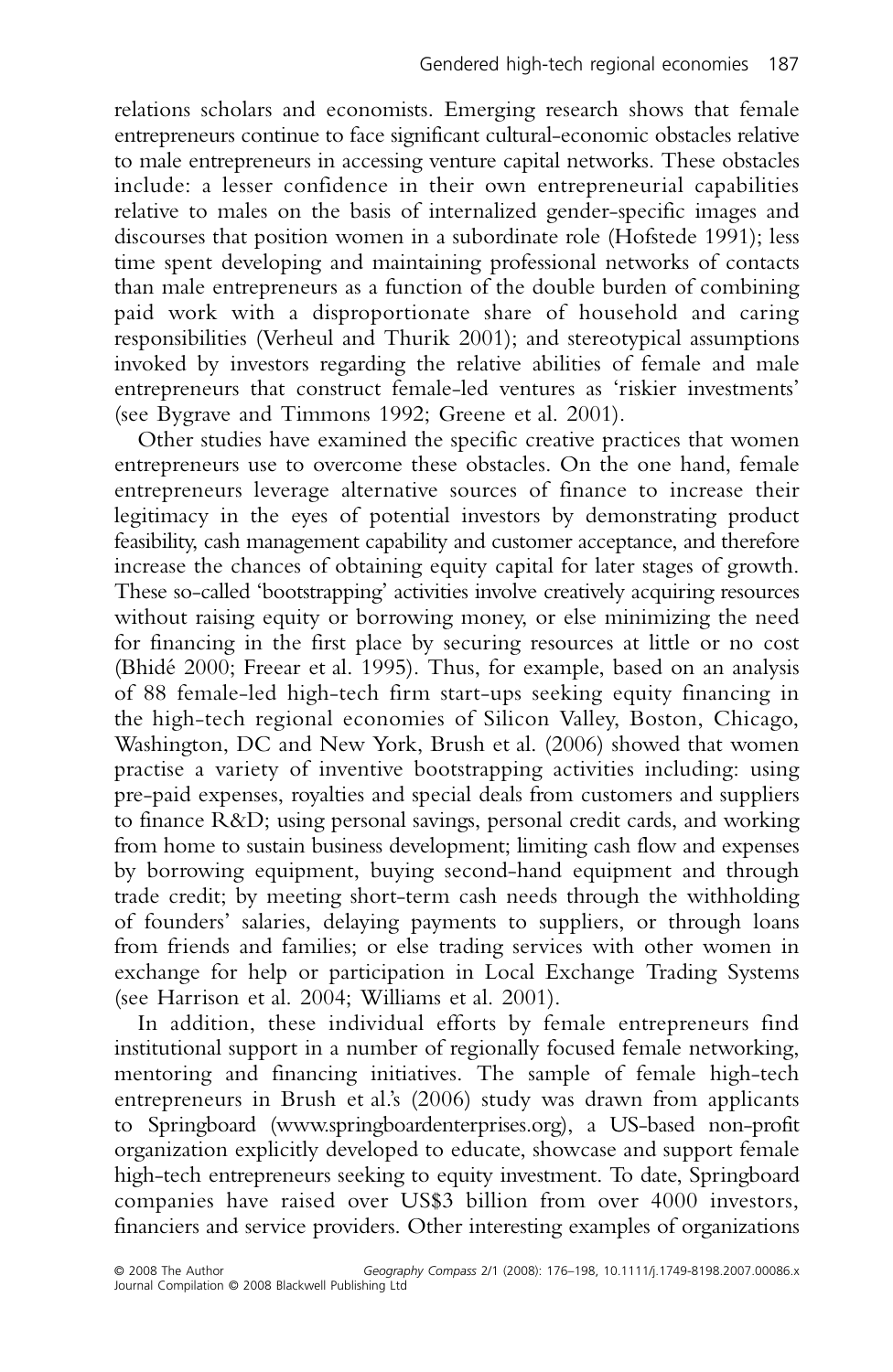established to foster and support female high-tech entrepreneurship include the Women's Technology Cluster (now Astia) in San Francisco (<www.astia.org>), a mentoring network of over 220 professionals has helped 110 women-led high-tech start-ups raise over US\$230 million; the Forum for Women Entrepreneurs and Executives in the Bay Area [\(www.fwe.org\)](www.fwe.org); and Fund Isabella, a venture capital firm catering explicitly for female only entrepreneurs [\(www.fundisabella.com](www.fundisabella.com)). These various initiatives accelerate the success of women entrepreneurs in high-tech sectors by providing unique opportunities for them to meet, learn, exchange knowledge and expertise, and to collaborate through peer-to-peer networking, in pursuit of overcoming gendered barriers to leveraging equity growth finance. Nevertheless, much remains to be done, not least in exploring how the networking needs of women in different high-tech sectors and occupations differ; likewise the feasibility of spatially transferring successful female networking initiatives to other legislative, institutional and cultural contexts.

# *4 Masculinist Corporate Cultures and Firms' (Reduced) Absorptive Capacities*

For high-tech firms, competitiveness is sustained by becoming a moving target through continuous technological learning and the rapid development and commercialization of new ideas (Block 1990; Storper 1995). Crucially, however, this is dependent not only on firms' employees' abilities to access external sources of information as outlined above, but also on their abilities to assimilate, reconfigure, transform and apply new information to commercial ends; or in other words, on their 'absorptive capacities' (Cohen and Levinthal 1990, 1994; Feldman and Klofsten 2000; Howells 2000; Hotz-Hart 2000). Different absorption rates are not random but depend on both the social and cultural structures within firms (Farrands 1997), because the ability to absorb new knowledge within a firm will always depend on sociocultural constructions of what is acceptable and desirable (Schoenberger 1997). The innovation literature has thus consistently highlighted a set of cultural norms that, if widely shared by the members of a firm, actively promote the generation of new ideas and facilitate the implementation of new approaches. These norms are argued to include a climate of openness in which debate is encouraged; a willingness to listen to other people's ideas; creative dissent or the right of employees at all levels to challenge the status quo; and multiple advocacy that learning requires more than one 'champion' if it is to succeed (Deal and Kennedy 2000; DiBella et al. 1996; O'Reilly 1989). The point is that the open exchange of ideas among members of a project team or a firm functions to stimulate thought and generate a level of creative thinking that solitary reflection rarely stimulates (Lawson and Lorenz 1999). It is, therefore, a precondition for learning and innovation that firms' employees should be able to communicate with one another (Amin and Wilkinson 1999; Spender 1996).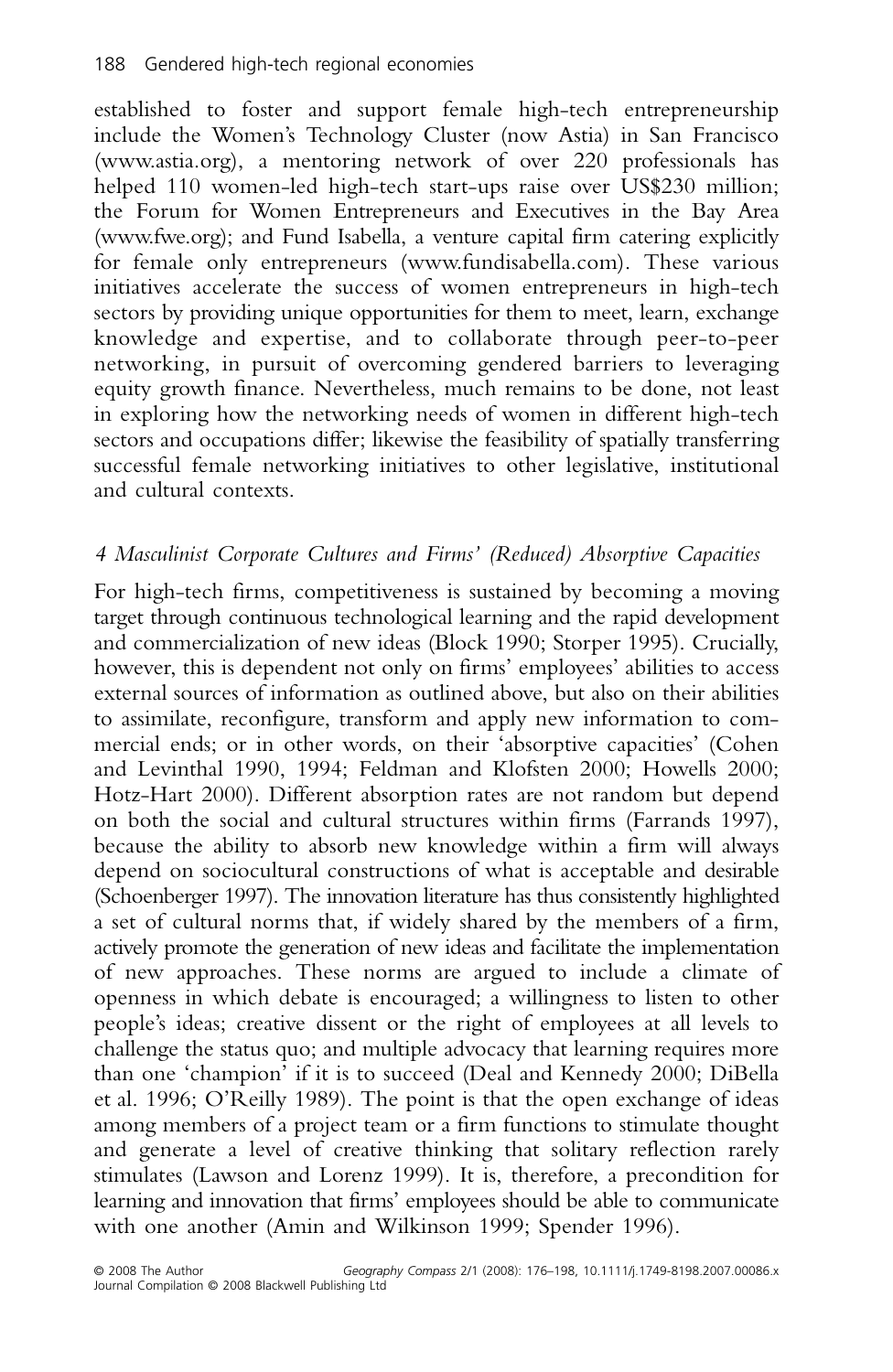Within this context, it is significant that, in contrast, geographers have documented 'masculinist' corporate cultures in high-tech firms that either fail to evidence these traits, or else contradict them, significantly undermining firms' capacities to make full use of female employees' embodied competencies, skill-sets and knowledge. Notably, Doreen Massey has investigated the gendering of organizational cultures in high-tech firms – or what she terms masculinized 'high-tech monasteries' – in Cambridge, England (Massey 1995). On one level, the social construction of high-tech jobs as 'male' can be understood in terms of the time-based nature of post-Fordist competition between knowledge-intensive firms, coupled with an individualized knowledge-based labour market that, in combination, (re)produce corporate cultures based on presenteeism, the glorification of working evenings and weekends, and 'not letting the team down'. Or in other words, 'the ideal scientific worker is, once again, that elusive rational individual without dependents' (McDowell 2000, 499) – long live the Silicon cowboy! However, Massey argues, the origins of these masculinist organizational cultures must also be understood not so much in terms of overt discrimination or sexism around the perceived unsuitability of women for high-tech jobs, but ultimately in terms of a set of deeply internalized broader societal dualisms that structure workplace social relations based on the logical and scientific nature of high-tech work:

These jobs represent an apex of the domination of reason and science. It is this which lends them much of their status . . . What they demand is the ability to think logically. They are in a sector of the economy whose prime characteristics are, for these employees, structured around one of the oldest dualisms in Western thought – that between reason and non-reason; it is a sector identified with that pole – reason – which has been socially constructed, and validated, as *masculine*. (Massey 1995, 489 emphasis added)

Building on Massey's earlier research, Gray and James (2007) also identified masculinist corporate cultures in their sample of ICT firms in Cambridge, UK, manifest in terms of significant gender inequalities in the abilities of female employees to make their voices and ideas heard relative to their male colleagues. Specifically, female research participants outlined how they had articulated important insights and ideas that were either not incorporated into final product designs, or else were subsequently accredited to male colleagues. Gray and James have argued that, in turn, this significantly limits the processes of creative dissent, constant questioning and multidirectional knowledge flows that are widely theorized to underpin positively firms' capacities for innovation and learning. However, this study falls short of offering an empirical demonstration of whether or not these self-identified constraints at the level of individual workers give rise *collectively* to a discernible impact on firms' observed 'bottom line' performance, as manifest in metrics such as revenue, share value, frequency of product roll-out, etc. Or, in other words, is it possible to frame arguments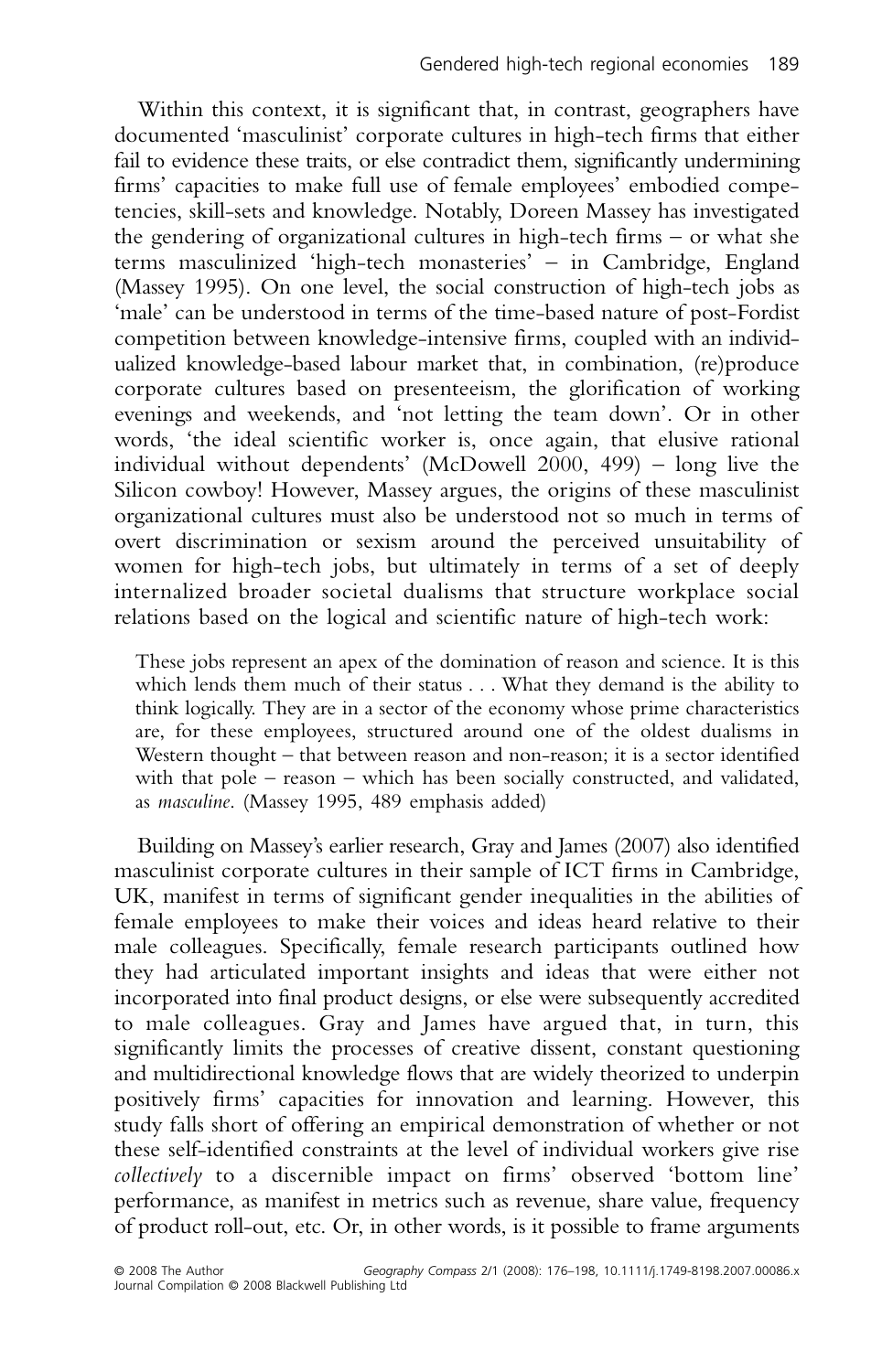for improved gender equality in high-tech firms in a language that business owners appreciate and understand? There remains much to be done.

As geographers seek to explore these mechanisms in more depth, they might usefully draw on empirical studies on heterogeneous work teams from management studies, organizational psychology and human relations that suggest that, in work environments characterized by high levels of uncertainty (such as high-tech) gender diversity within firms' workforces is positively correlated with superior corporate performance along a number of dimensions. First, empirical studies suggest that workforce diversity stimulates creativity and innovation (see, for example, Eisenberger et al. 1990; Filley et al. 1976) because:

Attitudes, cognitive functioning, and beliefs are not randomly distributed in the population, but tend to vary systematically with demographic variables such as age, race and gender. Therefore, an expected consequence of increased cultural diversity in organizations is the presence of different perspectives for the performance of creative tasks. In addition, employees who feel valued and supported by their organizations tend to be more innovative. (Robinson and Dechant 1997, 27)

Second, research has also shown that heterogeneous work teams outperform homogenous work teams on the basis that diversity allows team members to see problems from a variety of perspectives based on a range of experiences: the natural conflict that emerges from the interaction of these different perspectives ensures that a wider range of possible solutions and alternatives are entertained (e.g. Jackson et al. 1995; Fenwick and Neal 2001). Nevertheless, these competitive advantages do not automatically flow forth from the simple presence of women in a firm's workforce or management team *per se*. Rather, they are also dependent on a corporate culture in which everyone's opinions are valued, and in which male colleagues are actually willing to listen to the inputs of female colleagues.

## *5 Concluding Comments*

Over the last two decades, as part of a 'cultural turn' within the discipline, expansive research agendas have developed in economic geography around the sociocultural dynamics of high-tech regional development and around cultural economies of gender. While for the most part, these two research streams have proceeded separately from one another, scholars have begun to bridge this intellectual divide, variously drawing on parallel research literatures in organizational psychology, management studies and human relations to explore how different dimensions of high-tech regional economic development are fundamentally and unavoidably gendered. This short article has introduced three phenomena widely documented in the regional literature as supporting intra- and interfirm learning and innovation processes and whose attendant gender relations are now, at last, beginning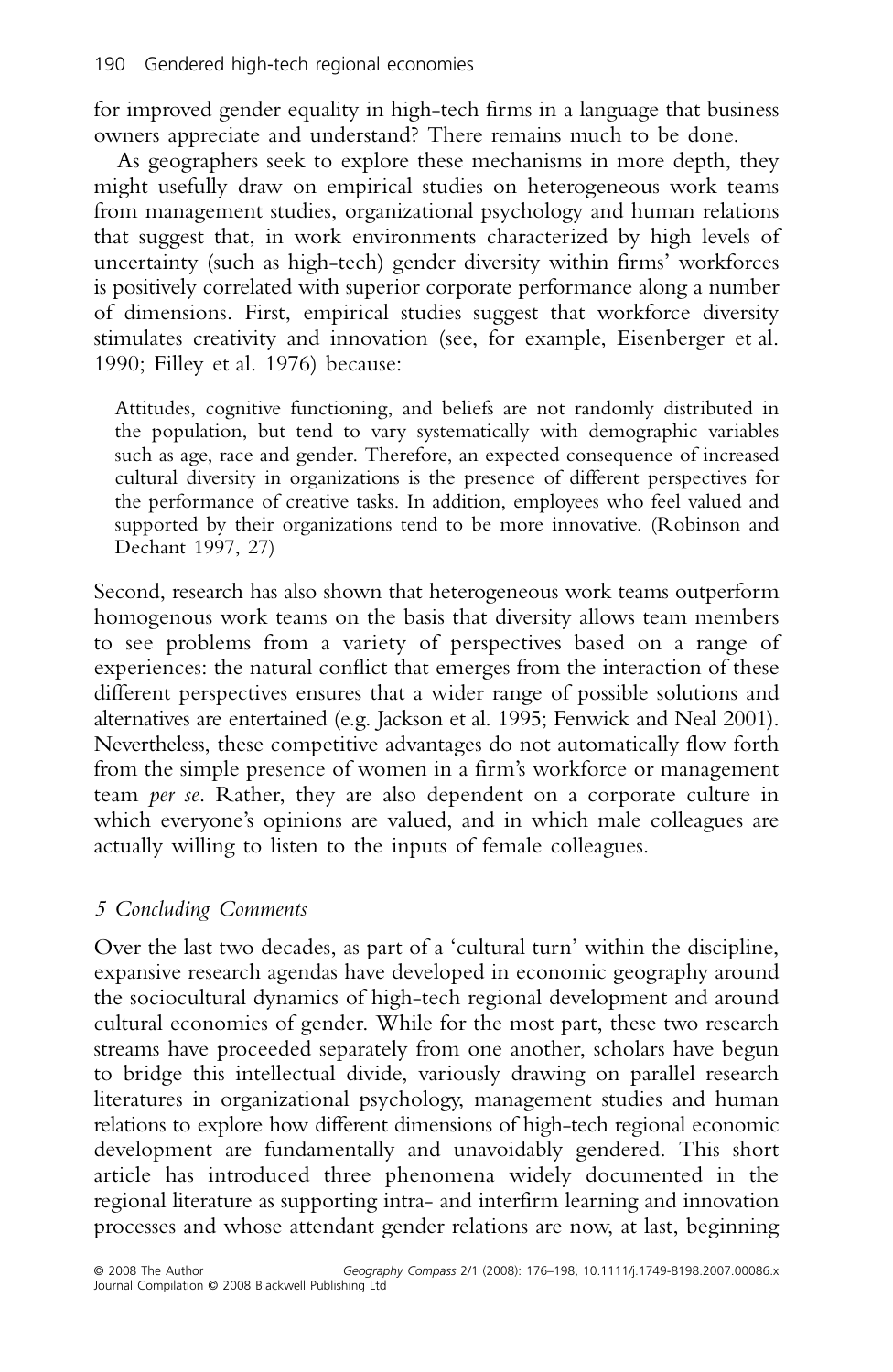to be investigated, namely, (i) processes of worker mobility, labour 'churning' and their brokering by different labour market intermediaries; (ii) equity financing, entrepreneurship and firm start-up; and (iii) the origins and implications of (masculinist) corporate cultures for firms' absorptive capacities and hence economic competitiveness. The wider importance of this nascent hybrid literature is that it begins to make visible subtle gender inequalities in the very high-tech workplaces and regional economies that policy-makers worldwide continue to look to as positive exemplars of the new work and employment conditions accompanying the transition to the so-called 'New Economy'.

There remain a series of interesting research questions with which future research within this vein might engage. First, given that many of the gender inequalities outlined in this article are rooted in an ongoing unequal domestic division of labour in which women continue to bear a disproportionate share of household and childcare responsibilities, what kinds of work-life 'balance' policies and workplace practices do different cohorts of female knowledge workers find most useful in mitigating negative work-to-home spillovers and constraints on their career progression? Indeed, in the context of widespread ongoing scepticism on the part of many employers regarding the so-called 'business case' for work-life balance, under what conditions and through what mechanisms does worker uptake of different work-life balance (WLB) provisions enhance the kinds of intra- and interfirm learning and innovation processes discussed in the main body of this article as positively underpinning the economic competitiveness of knowledge-intensive firms in dynamic regional economies?<sup>11</sup> These issues are only just beginning to be researched in economic geography (see, for example, James 2006b, 2007). Second, our understanding of the regional cultural economy of high-tech female entrepreneurship remains at best partial. In particular, there is considerable scope for incorporating a more explicit geographical imagination into the extant female entrepreneurship literature through spatial comparative analyses of how female high-tech entrepreneurs seek, acquire and manage equity finance in different regional institutional settings, as well as in different national legislative contexts. And third, while more recent accounts of inter-regional 'global knowledge pipelines' based on international networks of migrant workers begin to rectify the problems of earlier over-territorialized conceptions of regional economies (see, for example, Saxenian 2005), there remains considerable scope for exploring the causes and consequences of gender divisions within these global migrant networks. Or, in other words, what of the new Argonettes?

In tackling these various issues, economic geographers might contribute to an emerging holistic regional development project that, while not excluding economic concerns of competitiveness, growth and productivity, attempts to move beyond narrow economism and 'dessicated indicators of development' (Morgan 2004) to develop a broader and more progressive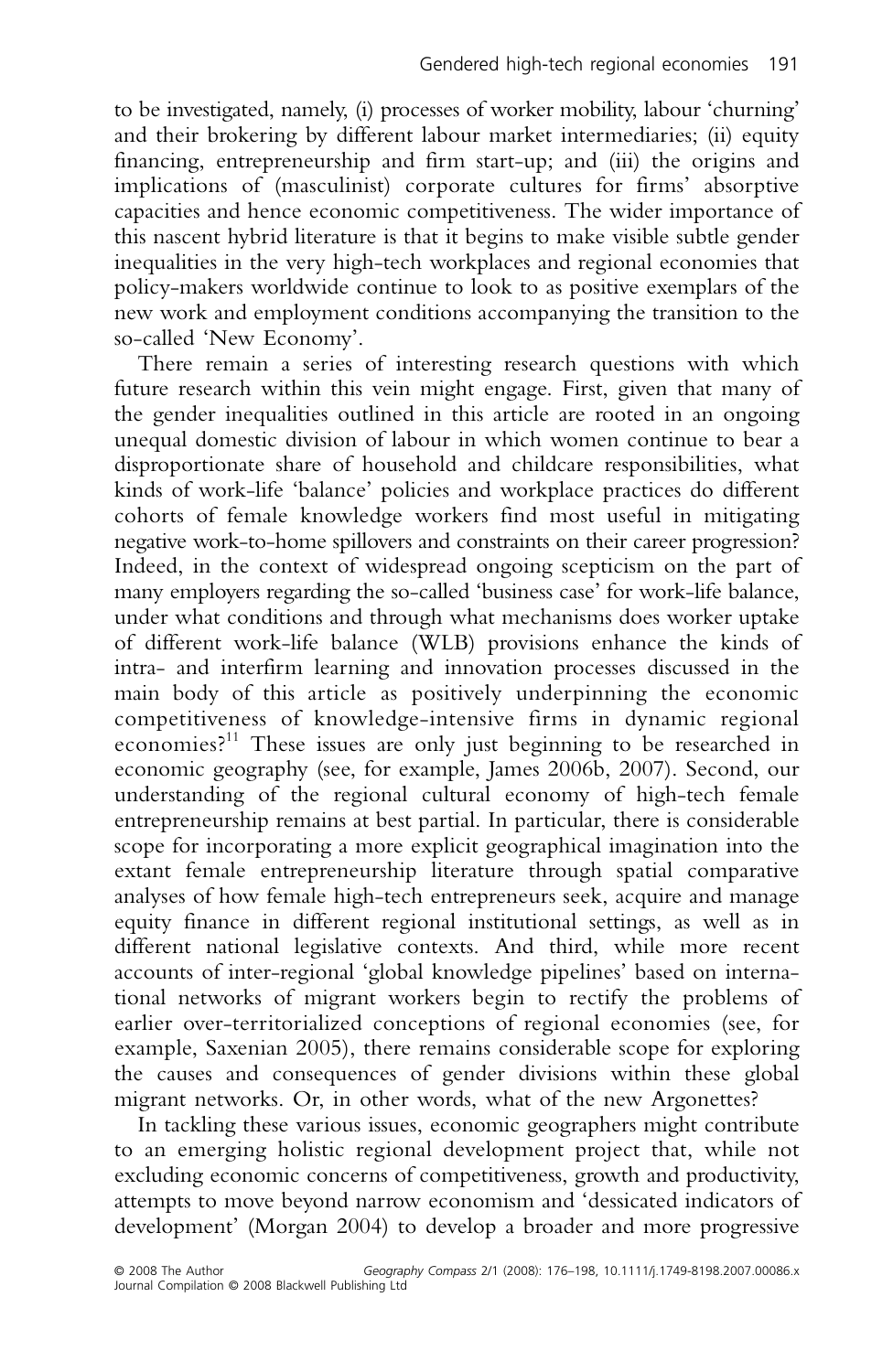conception of regional 'development' that also integrates normative questions of quality of life, gender equality, well-being and social reproduction (see also Blake and Hanson 2005; Bristow 2005; Perrons 2001, 2004; Rees 2000). That is, the traditional priority of first 'fixing the economy' as a prelude to and platform for securing social well-being is challenged (Pike et al. 2006, 256). Herein, lies the broader relevance of the crucially important research agenda presented in this article.

## *Acknowledgements*

This review was written as part of a broader project entitled 'Connecting Work-Life (Im)Balance to Learning and Innovation in Dynamic Regional Economies', funded by the Economic and Social Research Council (award number: RES000221574). Thanks to two anonymous reviewers and to Kris Olds for their helpful comments and encouragement on an earlier draft.

## *Short Biography*

Al James is a Lecturer in Human Geography at Queen Mary University of London, UK. He is an economic geographer with particular research interests in cultural economy, regional innovation, gender, and new geographies of work and employment in the New Economy. These topics have formed the focus of recent papers in Progress in Human Geography, Geoforum, Regional Studies, and Environment and Planning A. Al is currently engaged in an ESRC-funded research project exploring the business case for work-life balance and improved gender diversity in the IT sector (Ireland and the UK). He is also working on a Nuffield Foundation funded project on worker mobility and labour market intermediaries in the call centre industry (India and the UK) with Bhaskar Vira at the University of Cambridge. Al holds a BA and PhD in Geography from the University of Cambridge.

### *Notes*

\* Correspondence address: Al James, The City Centre, Department of Geography, Queen Mary, University of London, Mile End Road, London E1 4NS, UK. E-mail: a.james@qmul.ac.uk.

<sup>1</sup> Indeed, geographers have also explored how these economic categories are themselves discursively as well as materially constructed, practised and performed at different spatial scales. <sup>2</sup> The term 'high-tech' is used widely to describe an heterogeneous group of industries. Different studies use a diverse range of input measures (e.g. percentage of total employment in science, engineering and technology occupations; or R&D spending as a percentage of sales) and/or more qualitative judgements of firms' outputs (e.g. industries producing products deemed as 'embodying new or leading-edge technologies') (see Hecker 2005). Likewise, different studies define competing occupations as 'high-tech' dependent on different measures of educational inputs to production, and workplace application of specialist knowledge (see Kilcoyne 2001). Based on their continual review of competing methods, the US Department of Labor Statistics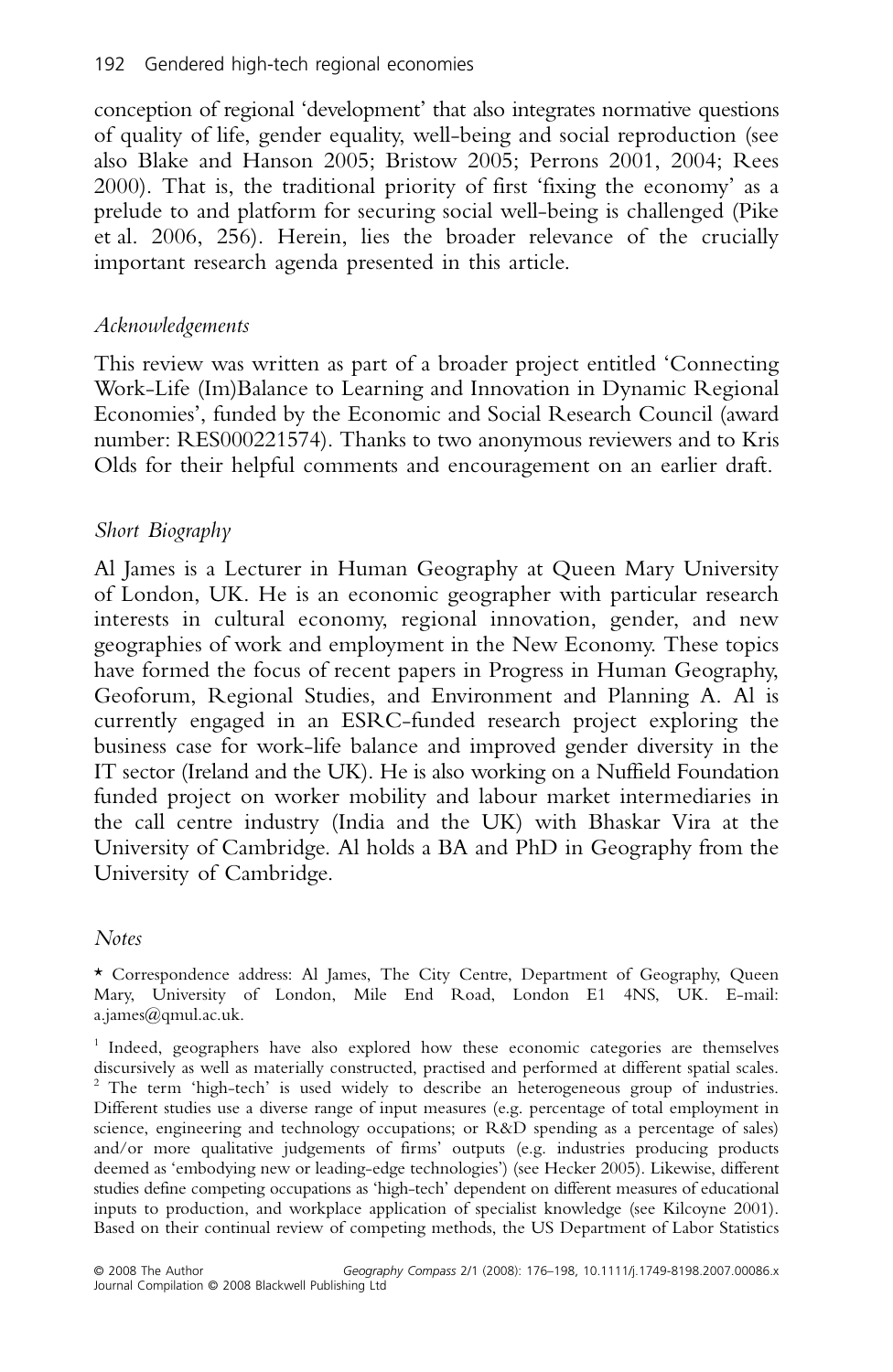maintains an authoritative and considered list of high-tech sectors and high-tech occupations that are also consistent with popular conceptions of 'high-tech'. These lists have informed Tables 1 and 2.

<sup>3</sup> Notions of tacit knowledge draw on the work of Michael Polanyi, and refer to the knowledge or insights that individuals acquire which is ill-defined or uncodified and which they themselves cannot fully articulate, in contrast to explicit (or codified) knowledge is knowledge that is transmittable in formal, systematic language. However, the distinction between 'tacit' and 'explicit' knowledge is not fixed.

<sup>4</sup> 'Motorsport Valley' refers to the regional agglomeration of the British motorsport industry that employs 'well in excess of 30,000 people and consists of scores of small-and-medium sized firms clustered in a 50 mile radius around Oxfordshire in southern England. Approximately three quarters of the world's single-seater racing cars are developed and assembled in the region' (Henry and Pinch 2000, 192).

<sup>5</sup> Similar problems beset other studies including Keeble et al. (1999).

 $6$  The qualitative dataset for Gray and James's (2007) Cambridge ICT study was derived from 88 semi-structured interviews with female and male human resource managers, CEOs, engineers, scientists and technologists in 11 of Cambridge's leading computer software and telecommunications firms (defined by employee size and establishment revenues in 2002). This was supplemented with 10 group interviews (each with between three and seven participants) in three of the initial 10 firms segregated by gender to facilitate freer exploration of the role of gendered social relations and divisions in workers' respective workplaces.

<sup>7</sup> I am grateful to an anonymous referee this key point.

<sup>8</sup> This disruption includes changing complex commuting patterns that incorporate nursery, school and a partner's commute; possible redistribution of domestic duties; and even possible relocation of home, school and social networks.

<sup>9</sup> Venture capital involves the exchange of capital for an ownership stake in the firm (Florida and Smith 1990).

<sup>10</sup> However, the work of Heike Mayer and her colleagues offers an important exception to this pattern (see Mayer forthcoming; Mayer et al. forthcoming).

<sup>11</sup> Work-life 'balance' policies and practices can be divided into three main groups: those designed to give workers greater 'flexibility' in the temporal scheduling and spatial location of work; those that reduce workers' total hours worked; and those designed to provide workplace social support for working parents.

#### *References*

- Abraham, K. G. (1990). Restructuring the employment relationship: the growth of market-mediated work arrangements. In: Abraham, K. G. and McKersie, R. (eds) *New developments in the labour market: toward a new institutional paradigm*. Cambridge, MA: MIT Press, pp. 85–119.
- Almeida, P., and Kogut, B. (1999). Localization of knowledge and the mobility of engineers in regional networks. *Management Science* 45 (7), pp. 905–917.
- Amin, A., and Cohendet, P. (1999). Learning and adaptation in decentralised business networks. *Environment and Planning D: Society and Space* 17, pp. 87–104.
- Amin, A., and Thrift, N. J. (eds) (2004). *The cultural economy reader*. Oxford, UK: Blackwell.
- Amin, A., and Wilkinson, F. (1999). Learning, proximity and industrial performance: an introduction. *Cambridge Journal of Economics* 23 (2), pp. 87–104.
- Asheim, B. T. (2001). *The learning firm in the learning region: broad participation as social capital building*. Paper presented at the Annual Conference of the Association of American Geographers, New York, NY, 27 February–3 March.
- Bagguley, P., et al. (1990). *Restructuring: place, class and gender*. London: Sage.
- Barnett, C. (1998). The cultural turn: fashion or progress in human geography? *Progress in Human Geography* 30 (4), pp. 379–394.
- Bathelt, H., Malmberg, A., and Maskell, P. (2004). Clusters and knowledge: local buzz, global pipelines and knowledge creation. *Progress in Human Geography* 28 (1), pp. 31–56.
- Benner, C. (1998). Win the lottery or organize: traditional and non-traditional labor organizing in Silicon Valley, *Berkeley Planning Journal* 12, pp. 50–71.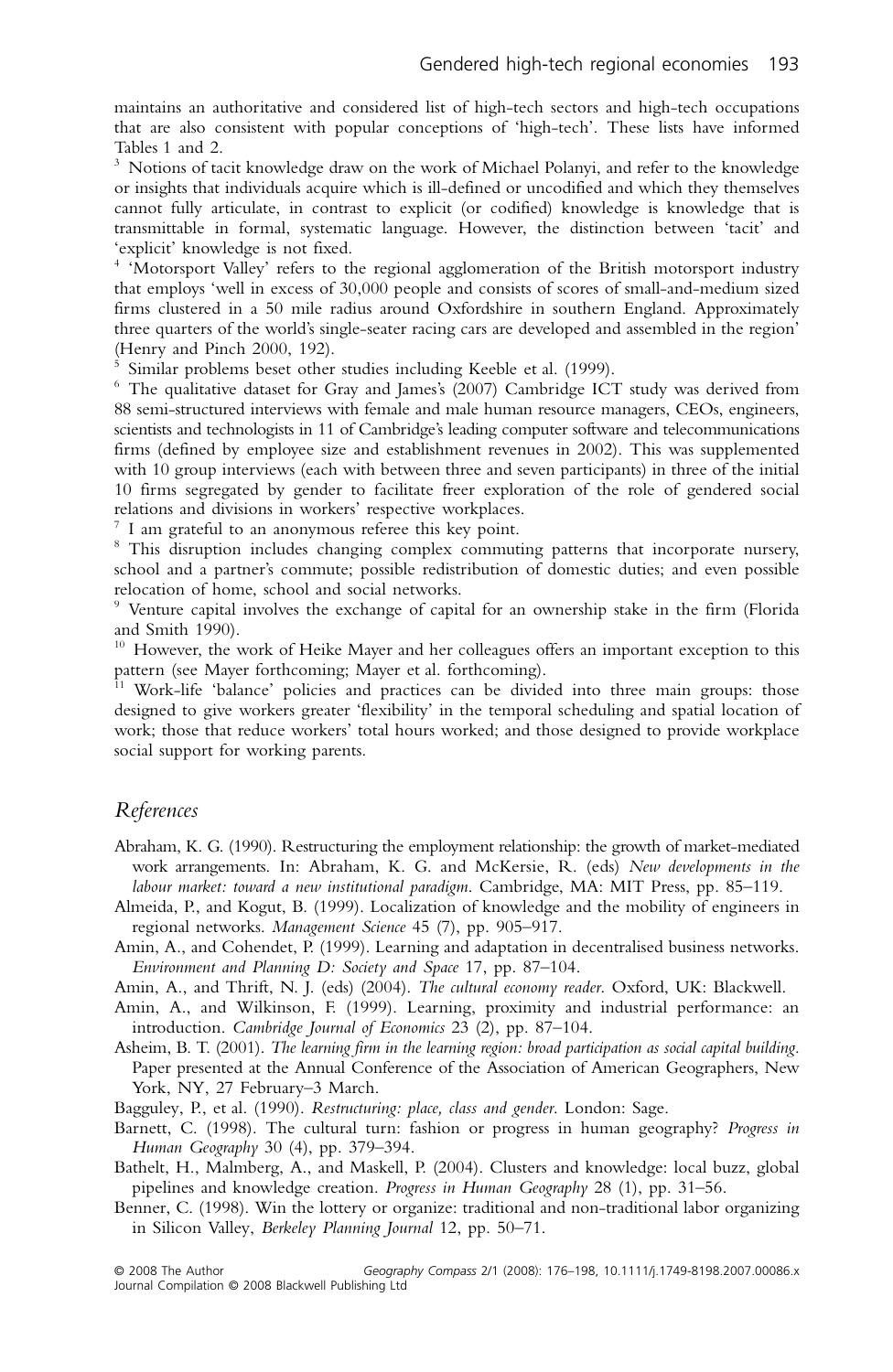——. (2002). Labour flexibility and regional development: the case of labour market intermediaries. *Regional Studies* 37 (6&7), pp. 621–633.

——. (2003). Learning communities in a learning region: the soft infrastructure of cross-firm learning communities in Silicon Valley. *Environment and Planning A* 35 (10), pp. 1809–1830.

——. (2004). Computers in the wild: guilds and next-generation unionism in the information revolution. In: Blok, A. and Downey, G. (eds) *Uncovering labour in information revolutions, 1750–2000*. Cambridge, UK: Cambridge University Press, pp. 181–204.

Benner, C., and Dean, A. (2000). Labor in the New Economy: lessons from organizing in Silicon Valley. In: Carre, F., et al. (eds) *Nonstandard work: the nature and challenges of changing employment arrangements*. Champaign, IL: Industrial Relations Research Association, pp. 21–40.

Bhidé, A. (2000). *The origin and evolution of new businesses*. New York, NY: Oxford University Press. Binks, M. R., and Ennew, C. T. (1996). Growing firms and the credit constraint. *Small Business*

- *Economics* 8 (1), pp. 17–25.
- Blake, M., and Hanson, S. (2005). Rethinking innovation: context and gender. *Environment and Planning A* 37 (4), pp. 681–701.
- Block, F. (1990). *Postindustrial possibilities: a critique of economic discourse*. Berkeley, CA: University of California Press.
- Bristow, G. (2005). Everyone's a winner: problematising the discourse of regional competitiveness. *Journal of Economic Geography* 5 (3), pp. 285–304.
- Brush, C., et al. (2006). The use of bootstrapping by women entrepreneurs in positioning for growth. *Venture Capital* 8 (1), pp. 15–31.
- Bygrave, W. D., and Timmons, J. A. (1992). *Venture capital at the crossroads*. Boston, MA: Harvard University Business School Press.
- Camagni, R. (ed.) (1991). *Innovation networks: spatial perspectives*. London: Belhaven.
- Capelli, P. (1999). *The new deal at work: managing the market-driven workplace*. Boston, MA: Harvard University Business School Press.
- Capello, R. (1999). Spatial transfers of knowledge in high technology milieux: learning versus collective learning processes. *Regional Studies* 33 (4), pp. 353–365.
- Castilla, E. J., et al. (2000). Social networks in Silicon Valley. In: Lee, C. M., et al. (eds) *The silicon valley edge*. Stanford, CA: Stanford University Press, pp. 218–247.
- Cohen, W. M., and Levinthal, D. A. (1990). Absorptive capacity: a new perspective on learning and innovation. *Administrative Science Quarterly* 35, pp. 128–152.
- ——. (1994). Fortune favors the prepared firm. *Management Science* 40 (2), pp. 227–251.
- Cooke, P., and Morgan, K. (1998). *The associational economy: firms, regions and innovation*. Oxford, UK: Oxford University Press.
- Crang, P. (1997). Introduction: cultural turns and the (re)constitution of economic geography. In: Lee, R. and Wills, J. (eds) *Geographies of economies*. London: Arnold, pp. 3–15.
- Cumbers, A., MacKinnon, D., and McMaster, R. (2003). Institutions, power and space: assessing the limits to institutionalism in economic geography. *European Urban and Regional Studies* 10 (4), pp. 325–342.
- Deal, T. E., and Kennedy, A. A. (2000). *Corporate cultures: the rites and rituals of corporate life*. Cambridge, MA: Perseus Publishing.

Dex, S. (1987). *Women's occupational mobility*. Basingstoke, UK: Macmillan.

- DiBella, A. J., Nevis, E. C., and Gould, J. M. (1996). Organizational learning style as a core capability. In: Moingeon, B. and Edmondson, A. (eds) *Organizational learning and competitive advantage*. London: Sage Publications, pp. 38–55.
- Dumelow, C., Littejohns, P., and Griffiths, S. (2000). Relation between a career and family life for English hospital consultants: qualitative, semi-structured interview study. *British Medical Journal* 320, pp. 1437–1440.
- Eisenberger, R., Fasolo, P., and Davis-LaMastro, V. (1990). Perceived organizational support and employee diligence, commitment and innovation. *Journal of Applied Psychology* 75, pp. 51–59.
- Eurostat/European Union (2005). *Eurostat European Union Labour Force Survey 2004*. Luxembourg: Office for Official Publications of the European Communities. For an online interactive EU historical dataset on women in SET occupations in Europe, see The UK Resource Centre [for Women in Science, Engineering and Technology http://www.ukrc4setwomen.org/html/](http://www.ukrc4setwomen.org/html/research-and-statistics/statistics/eu-comparisons/) research-and-statistics/statistics/eu-comparisons/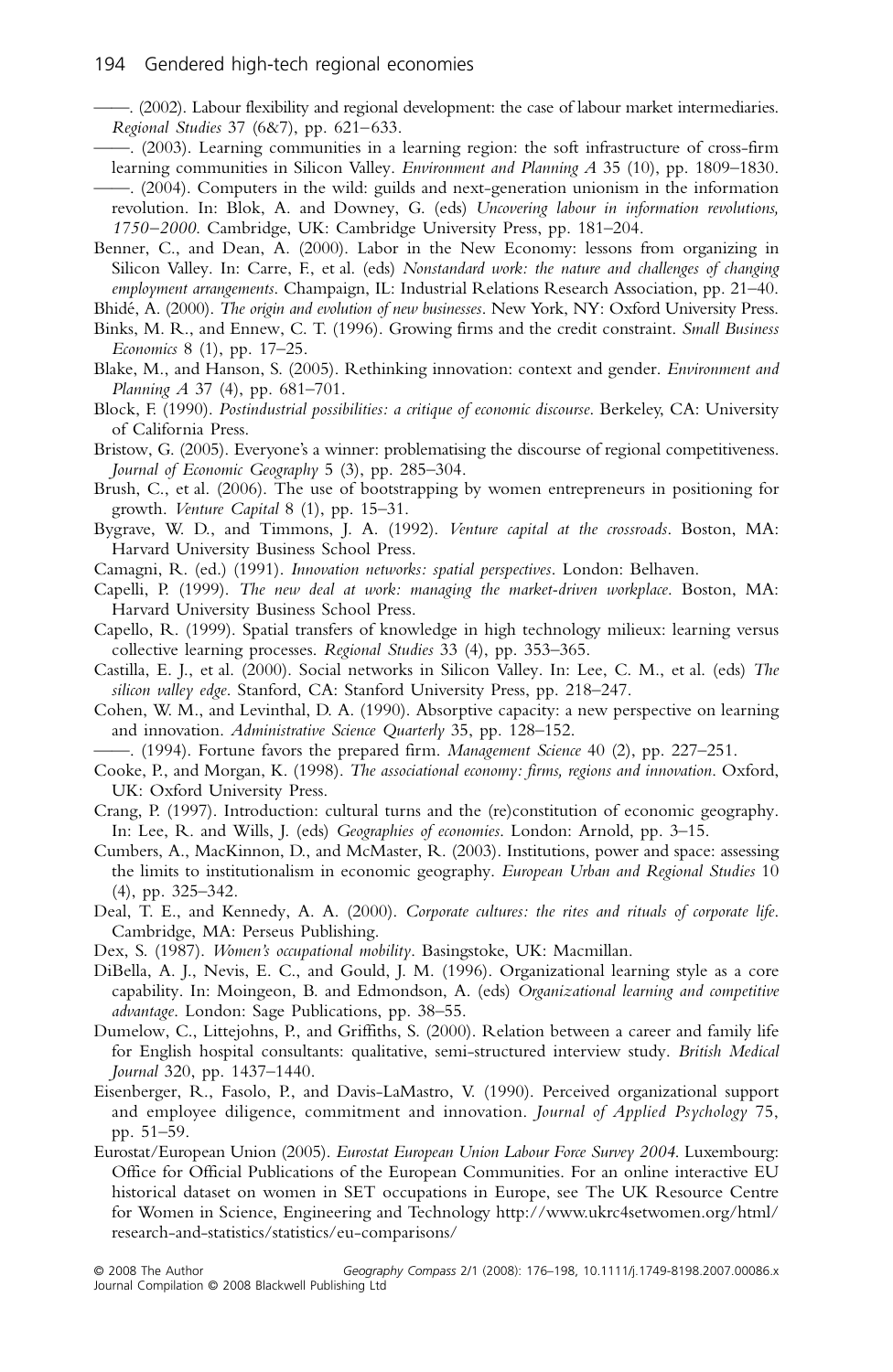- Farrands, C. (1997). Interpretations of the diffusion and absorption of technology. In: Talalay, M., Farrands, C. and Tooze, R. (eds) *Technology, culture and competitiveness: change and the world political economy*, pp. 75–89.
- Feldman, J., and Klofsten, M. (2000). Medium-sized firms and the limits to growth: a case study in the evolution of a spin-off firm. *European Planning Studies* 8 (5), pp. 631–650.
- Fenwick, G. D., and Neal, D. J. (2001). Effect of gender composition on group performance. *Gender, Work and Organization* 8 (2), pp. 205–223.
- Filley, A. C., House, R. J., and Kerr, S. (1976). *Managerial process and organizational behavior*. Glenview, IL: Scott Foresman.
- Florida, R., and Kenney, M. (1988). Venture capital, high technology and regional development. *Regional Studies* 22, pp. 33–48.
- Florida, R., and Samber, M. (1999). Capital and creative destruction: venture capital-financed innovation and technological change in the USA. In: Gertler, M. and Barnes, T. (eds) *The new industrial geography: regions, regulations and institutions*. London: Routledge, pp. 265–291.
- Florida, R., and Smith, D. F. (1990). Venture capital formation, investment and regional industrialisation. *Annals of the Association of American Geographers* 83, pp. 434–451.
- Folbre, N. (1994). *Who pays for the kids? Gender and the structures of constraint*. London: Routledge.
- Freear, J., Sohl, J. E., and Wetzel, W. E. (1995). Who bankrolls software entrepreneurs? In: Bygrave, W. D., et al. (eds) *Frontiers of entrepreneurship research*. Wellesley, MA: Babson College, pp. 394–406.
- Gertler, M. S. (1995). 'Being there': proximity, organization and culture in the development and adoption of advanced manufacturing technologies. *Economic Geography* 71, pp. 1–26.
- Grabher, G. (ed.) (1993). *The embedded firm: on the socioeconomics of industrial networks*. London: Routledge.
- Gray, M., and James, A. (2007). Connecting gender and economic competitiveness: lessons from Cambridge's high tech regional economy. *Environment and Planning A* 39 (2), pp. 417–436.
- Greene, P. G., et al. (2001). Patterns of venture capital funding: is gender a factor? *Venture Capital: An International Journal of Entrepreneurial Finance* 3 (1), pp. 63–83.
- Hanson, S., and Pratt, G. (1995). *Gender, work and space*. London: Routledge.
- Hardhill, I. (2002). *Gender, migration and the dual career household*. London: Routledge.
- Harrison, R., Mason, C., and Girling, P. (2004). Financial boostrapping and venture development in the software industry. *Entrepreneurship and Regional Development* 16 (3), pp. 307–333.
- Hecker, D. E. (2005). High-technology employment: a NAICS-based update. *Monthly Labor Review* (US Bureau of Labor Statistics), July, pp. 57–72.
- Henry, N., and Pinch, S. (2000). Spatialising knowledge: placing the knowledge community of Motor Sport Valley. *Geoforum* 31, pp. 191–208
- Hochschild, A. R. (1983). *The managed heart: commercialisation of human feeling*. Berkeley, CA: University of California Press.

——. (2003). *The commercialisation of intimate life: notes from home and work*. Berkeley, CA: University of California Press.

- Hofstede, G. (1991). *Cultures and organizations*. Berkshire, UK: McGraw-Hill Book Company Europe.
- Hotz-Hart, B. (2000). Innovation networks, regions and globalization. In: Clark, G., Feldman, M. P. and Gertler, M. S. (eds) *The Oxford handbook of economic geography*. Oxford, UK: Oxford University Press, pp. 432–450.
- Howells, J. (2000). Knowledge, innovation and location. In: Bryson, J. R., et al. (eds) *Knowledge, space, economy*. London: Routledge, pp. 50–62.
- Jackson, P. (2002). Commercial cultures: transcending the cultural and the economic. *Progress in Human Geography* 26, pp. 3–18.
- Jackson, S. E., May, K. E., and Whitney, K. (1995). Understanding the dynamics of diversity in decision-making teams. In: Guzzo, R., Salas, E. and Associates (eds) *Team effectiveness and decision making in organizations*. San Francisco, CA: Jossey-Bass.
- James, A. (2005). Demystifying the role of culture in innovative regional economies. *Regional Studies* 39 (9), pp. 1197–1216.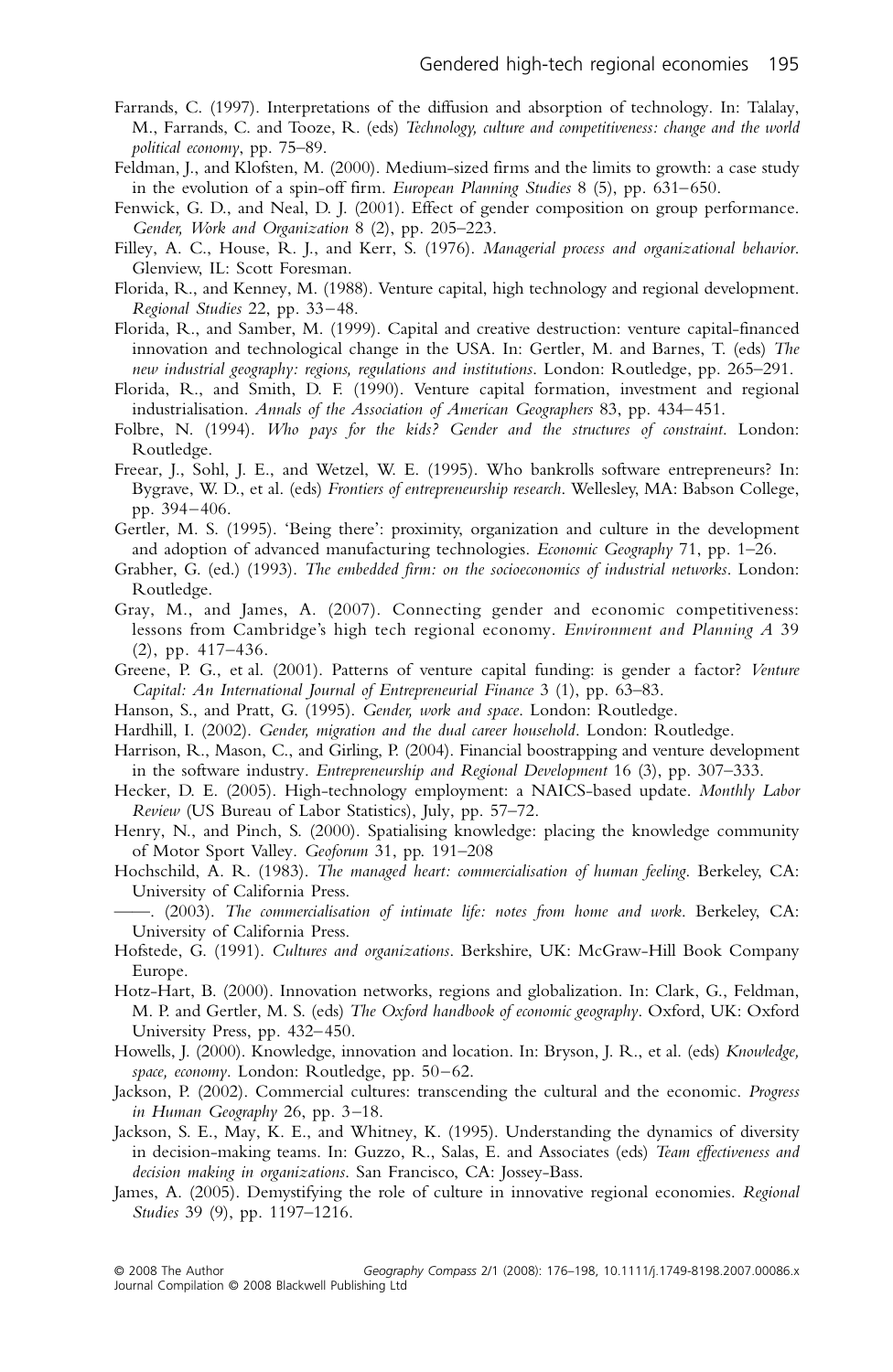——. (2006a). On the spatial limits of culture in high tech regional economic development. In: Radcliffe, S. (ed.) *Culture and development in a globalising world: geographies, actors and paradigms*. London: Routledge, pp. 176–202.

——. (2006b). *Connecting work-life (im)balance to learning and innovation in regional economies: comparing Dublin and Cambridge's IT clusters*. Paper presented to the Conference of Irish Geographers 2006 ('Economic Geographies of Ireland's Post-Celtic Tiger Industrial Economy' session), University College Dublin, 6–7 May 2006.

——. (2007). *Repositioning the 'business case' for work-life balance geographically: everyday worker experiences in Dublin's high tech cluster*. Paper presented to the Annual Meeting of the Association of American Geographers, San Francisco, 17–21 April 2007.

Jennings, J., and Cash, M. (2006). Women's entrepreneurship in Canada: progress, puzzles and priorities. In: Brush, C., et al. (eds) *The diana project international: growth orientated women entrepreneurs and their businesses*. London: Edward Elgar.

- Jones, A. (1998). (Re)producing gender cultures: theorizing gender in investment banking recruitment. *Geoforum* 29 (4), pp. 451–474.
- Keeble, D., et al. (1999). Collective learning processes, networking, and 'Institutional Thickness' in the Cambridge region. *Regional Studies* 33 (4), pp. 319–32.
- Kilcoyne, P. (2001). *High-tech occupations by metropolitan statistical area*. US Bureau of Labor Statistics. [online]. Retrieved on 16 October 2007 from<http://www.bls.gov/oes/2001/tech.pdf>
- Lawson, C., and Lorenz, E. (1999). Tacit knowledge, collective learning and regional innovative capacity. *Regional Studies* 33, pp. 305–317.
- Lawson, C., et al. (1998). Inter-firm links between regionally clustered high technology SMEs: a comparison of Oxford and Cambridge innovation networks. In: During, W. and Oakey, R. (eds) *New technology based firms in the 1990s*, vol. 4. London: Paul Chapman, pp. 181–196.
- Lazaric, N., and Lorenz, E. (eds) (1997). *The economics of trust and learning*. Cheltenham, UK: Edward Elgar.
- Lee, R. (1989). Social relations and the geography of material life. In: Gregory, D. and Walford, R. (eds) *Horizons in human geography*. New York, NY: MacMillan/London: St Martin's Press, pp. 152–169.
- Lee, R., and Wills, J. (eds) (1997). *Geographies of economies*. London: Arnold.
- Leidner, R. (1993). *Fast food, fast talk: service work and the routinisation of everyday life*. Berkeley, CA: University of California Press.
- Lundvall, B. A. (1992). *National systems of innovation: towards a theory of innovation and interactive learning*. London: Pinter.
- MacKinnon, D., Cumbers, A., and Chapman, K. (2002). Learning, innovation and regional development: a critical appraisal of recent debates. *Progress in Human Geography* 26 (3), pp. 293–311.
- Malecki, E. J., and Oinas, P. (eds) (1999). *Making connections: technological learning and regional economic change*. Aldershot, UK: Ashgate Publishing.
- Malmberg, A., and Maskell, P. (1997). Towards an explanation of regional specialisation and industry agglomeration. *European Planning Studies* 5, pp. 25–41.

——. (2002). The elusive concept of localization economies: towards a knowledge-based theory of spatial clustering. *Environment and Planning A* 34, pp. 429–49.

Marshall, A. [1890] (1952). *Principles of economics: an introductory volume*, 8th ed. London: Macmillan. Martin, R. L. (ed.) (1999). *Money and the space economy*. London: Wiley.

Maskell, P., and Malmberg, A. (1999). The competitiveness of firms and regions: 'ubiquitification' and the importance of localized learning. *European Urban and Regional Studies* 6 (1), pp. 9–25.

- Mason, C., and Harrison, R. T. (1999). Financing entrepreneurship: venture capital and regional development. In: Martin, R. L. (ed.) *Money and the space economy*. Chichester, UK: Wiley, pp. 157–84.
- Massey, D. (1995). Masculinity, dualisms and high technology. *Transactions of the Institute of British Geographers* 20, pp. 487–499.
- ——. (1997). Economic/non-economic. In: Lee, R. and Wills, J. (eds) *Geographies of economies*. London: Arnold, pp. 27–36.
- Mayer, H. (forthcoming). Segmentation and segregation patterns of women-owned high-tech firms in four metropolitan regions in the United States. *Regional Studies*.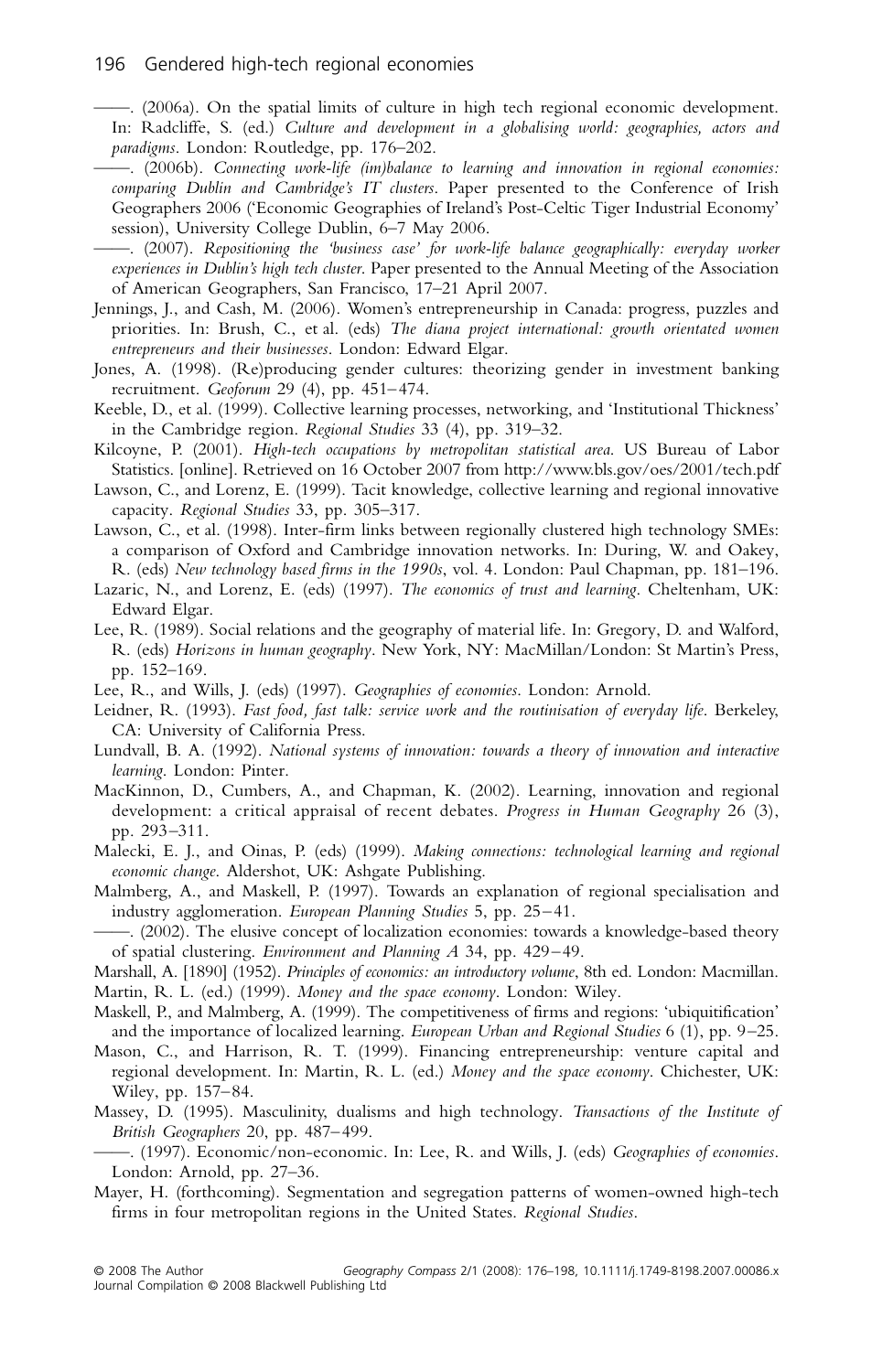- Mayer, H., Hackler, D., and McFarland, C. (forthcoming). Skills, capital and connections, too: a regional social environment perspective of women entrepreneurs. *Canadian Journal of Regional Science*.
- McDowell, L. M. (1997). *Capital culture: gender at work in the city*. Oxford, UK: Blackwell. ——. (2000). Economy, culture, difference and justice. In: Cook, I., et al. (eds) *Cultural turns/ geographical turns: perspectives on cultural geography*. London: Prentice Hall, pp. 182–195.
- McDowell, L. M., and Court, G. (1994). Performing work: bodily representations in merchant banks. *Environment and Planning D* 12 (6), pp. 727–750.
- Morgan, K. (1997). The learning region: institutions, innovations and regional development. *Regional Studies* 31 (5), pp. 491–503.
- ——. (2004). Sustainable regions: governance, innovation and scale. *European Planning Studies* 12 (6), pp. 871–889.
- O'Reilly, C. A. (1989). Corporations, culture and commitment: motivation and social control in organizations. *California Management Review* Summer, pp. 9–25.
- Osterman, P. (1999). *Securing prosperity*. Princeton, NJ: Princeton University Press.
- Panteli, A., et al. (1999). The status of women in the UK IT industry: an empirical study. *European Journal of Information Systems* 8 (3), pp. 170–182.
- Peet, R. (1997). The cultural production of economic forms. In: Lee, R. and Wills, J. (eds) *Geographies of economies*. London: Arnold, pp. 27–46.
- Perrons, D. (2001). Towards a more holistic framework for economic geography, *Antipode* 33 (3), pp. 208–215.
- ——. (2004). *Globalisation and social change: people and places in a divided world*. London: Routledge.
- Pike, A., Tomaney, J., and Rodríguez-Pose, A. (2006). *Local and regional development*. London: Routledge.
- Polanyi, M. (1967). *The tacit dimension*. London: Routledge and Kegan Paul.
- Power, D., and Lundmark, M. (2004). Working through knowledge pools: labour market dynamics, the transference of knowledge and ideas, and industrial clusters. *Urban Studies* 41 (5–6), pp. 1025–1044.
- Pratt, G. (1997). Stereotypes and ambivalence: the construction of domestic workers in Vancouver. *Gender, Place and Culture* 4, pp. 159–78.
- Rausch, L. M. (1998). *Venture capital investment trends in the United States and Europe*. National Science Foundation: Directorate for Social, Behaviour and Economic Science, NSF-99-303. [online]. Retrieved on 16 October 1998 from <www.nsf.gov/sbe/issuebrf/sib99303.htm>
- Rees, T. (2000). The learning region? Integrating gender equality into regional economic development. *Policy and Politics* 28 (2), pp. 179–91.
- Robinson, G., and Dechant, K. (1997). Building a business case for diversity. *Academy of Management Executive* 11 (3), pp. 21–31.
- Saxenian, A. (1994). *Regional advantage: culture and competition in Silicon Valley and Route 128*. Cambridge, MA: Harvard University Press.
- ——. (2005). *The new argonauts: regional advantage in the global economy*. Cambridge, MA: Harvard University Press.
- Sayer, A. (1997). The dialectic of culture and economy. In: Lee, R. and Wills, J. (eds) *Geographies of economies*. London: Arnold, pp. 16–26.
- Schoenberger, E. (1997). *The cultural crisis of the firm*. Cambridge, MA: Blackwell.
- Scott, A. J. (1986). Industrial organization and location: division of labour, the firm, and social process. *Economic Geography* 62, pp. 215–231.
- ——. (1988). *Metropolis: from the division of labor to urban form*. Berkeley, CA: University of California Press.
- Spender, J. C. (1996). Making knowledge the basis for a dynamic theory of the firm. *Strategic Management Journal* 17, pp. 45–62.
- Storper, M. J. (1995). The resurgence of regional economies, ten years later: the region as a nexus of untraded interdependencies. *European Urban and Regional Studies* 2, pp. 191–222.

——. (1997). *The regional world: territorial development in a global economy*. New York, NY: Guilford. Storper, M. J., and Venables, A. J. (2002). Buzz: face-to-face contact and the urban economy.

*Journal of Economic Geography* 4 (4), pp. 351–370.